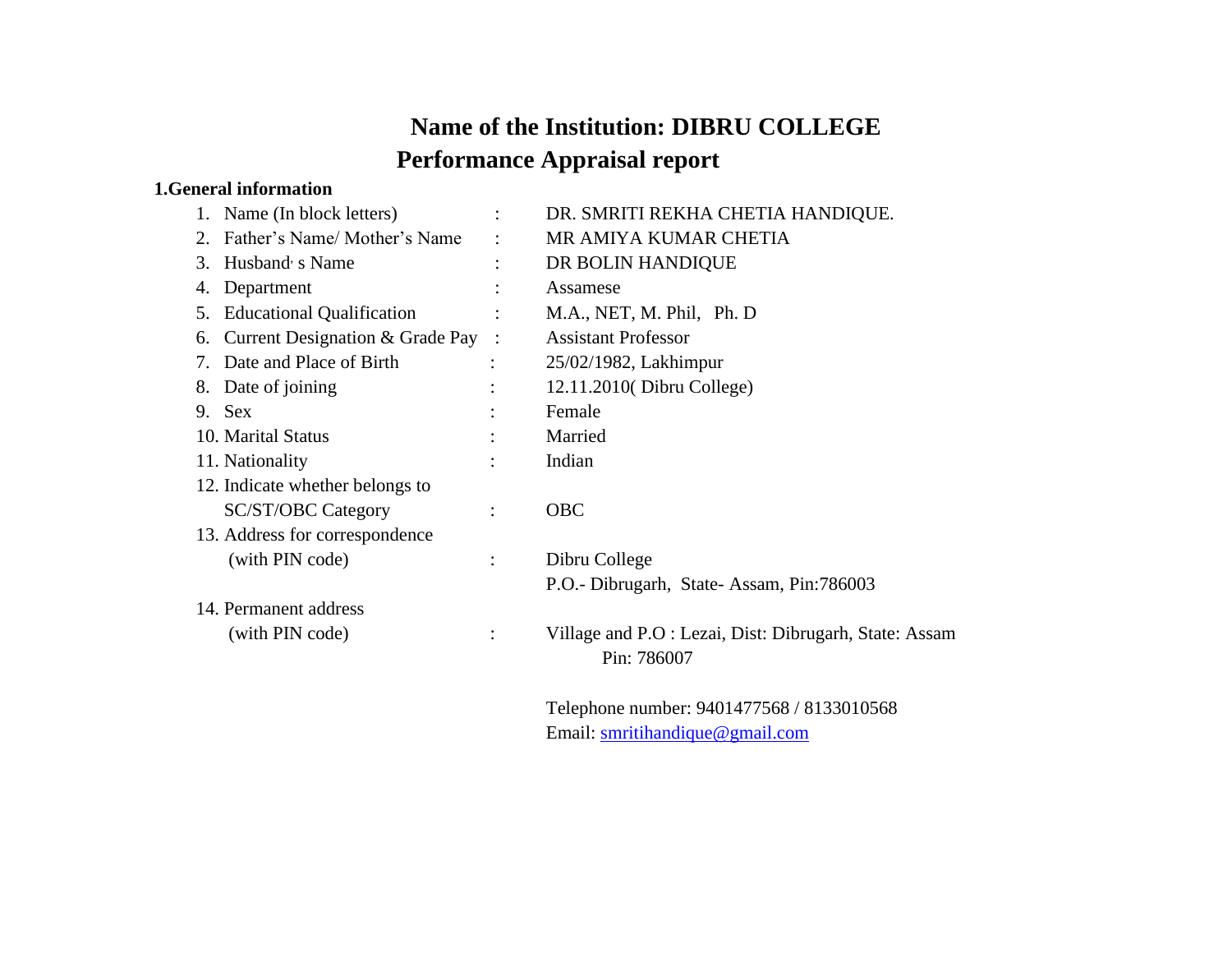## 15. Academic Qualification (HSLC till Post Graduation)

| <b>Examination</b> | Name of                                            | Year of          | Division/                                | <b>Subject</b>                                                                  |
|--------------------|----------------------------------------------------|------------------|------------------------------------------|---------------------------------------------------------------------------------|
|                    | <b>Board/University</b>                            | <b>Passing</b>   | Class/                                   |                                                                                 |
|                    |                                                    |                  | Grade                                    |                                                                                 |
| <b>HSLC</b>        | <b>SEBA</b>                                        | 1998             | $2^{ND}$ Div.                            | English, Assamese, Science, social study, Maths, Hindi <sup>4</sup>             |
| <b>HSSLC</b>       | Assam Higher Secondary<br><b>Education Council</b> | 2000             | $\overline{1^{ST}}$ Div.                 | English, Assamese, Education, Sociology, Philosophy,<br><b>Advance Assamese</b> |
| B.A.               | Dibrugarh University                               | 2003             | $1^{ST}$<br>Class<br>3 <sup>RD</sup>     | Assamese Major, Education (pass course)                                         |
| M.A.               | Dibrugarh University                               | 2005             | 1 <sup>ST</sup> Class<br>4 <sup>TH</sup> | Assamese (Comparative Literature)                                               |
| <b>Net</b>         | <b>UGC</b>                                         | December<br>2006 |                                          |                                                                                 |

### **11.A.**

18 . Research Degree(s)

| Degrees                         | Title                                                                                                          | Date of Award | University                                    |
|---------------------------------|----------------------------------------------------------------------------------------------------------------|---------------|-----------------------------------------------|
| M.Phil                          | buranjimulak<br><b>Ila</b><br>Borgohainr<br>ek<br>uponyash:<br>bishlesanatmak addhyayan                        | 10.03.2010    | The Global<br>university,<br>open<br>Nagaland |
| Ph.D pre registration<br>course | 6 Months                                                                                                       | June, 2011    | Dibrugarh University                          |
| Ph.D                            | Ujani<br>dharmawalambi  <br>bauddha<br>asamor<br>janagosthisamuhar utsav anusthan: ek tulanamulak<br>addhyayan | 01.01.16      | Dibrugarh University                          |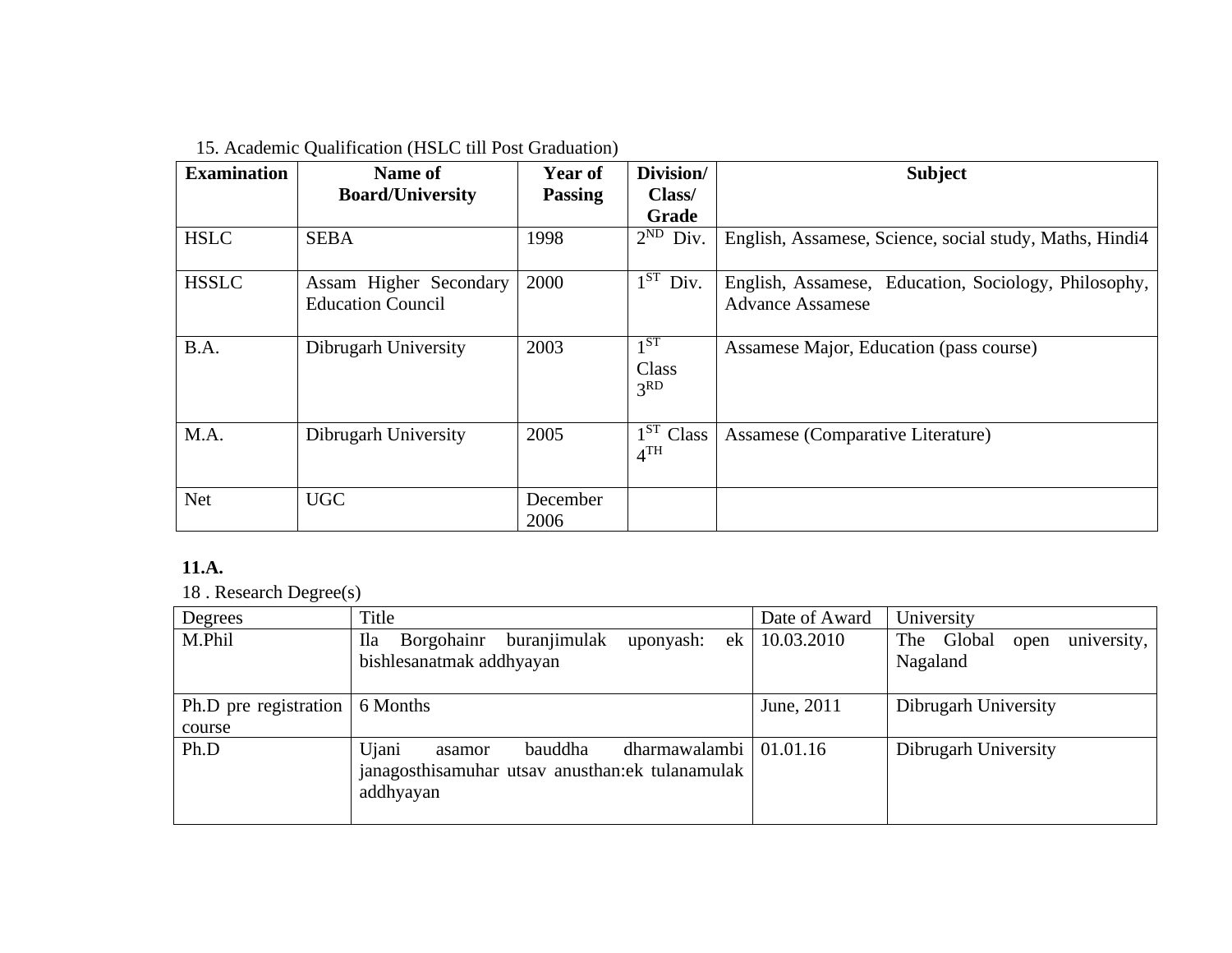|  |  | 22. Field of specialization under the subject/Discipline |  |  |  |  |
|--|--|----------------------------------------------------------|--|--|--|--|
|  |  |                                                          |  |  |  |  |

### 23. Seminar presented : Total- 36 nos International-4 nos, National-26 nos, Regional-3 nos DRC, D.U. 3 nos, 25 .Books authored. : 1 nos, 2009 26. Books edited. : 2 nos, 2016,2020 27. Article & research paper published : Total 84 nos a. Chapter in text book,-------- 4 nos, b. Chapter in edited book,---- 24 nos . c .Conference proceeding,---- 05 nos d. Research paper published in referred & peer review journal,-- 11 nos total e. Article in Souvenir etc. ------------ 40 nos

#### **iii.C. Seminars, publications, Conferences, Symposia, Workshop etc. attended**

28. Workshop attended : Total -20 nos,

29. Symposia and Conference attended : Total 7 nos,

| iii. Period of teaching experience | : U.G classes (Total - 10 years)                             |
|------------------------------------|--------------------------------------------------------------|
|                                    | As a contractual teacher 4 years (Tengakhat & Moran college) |
|                                    | As an Assistant professor in Dibru college 10 years,         |

National-6, Regional-14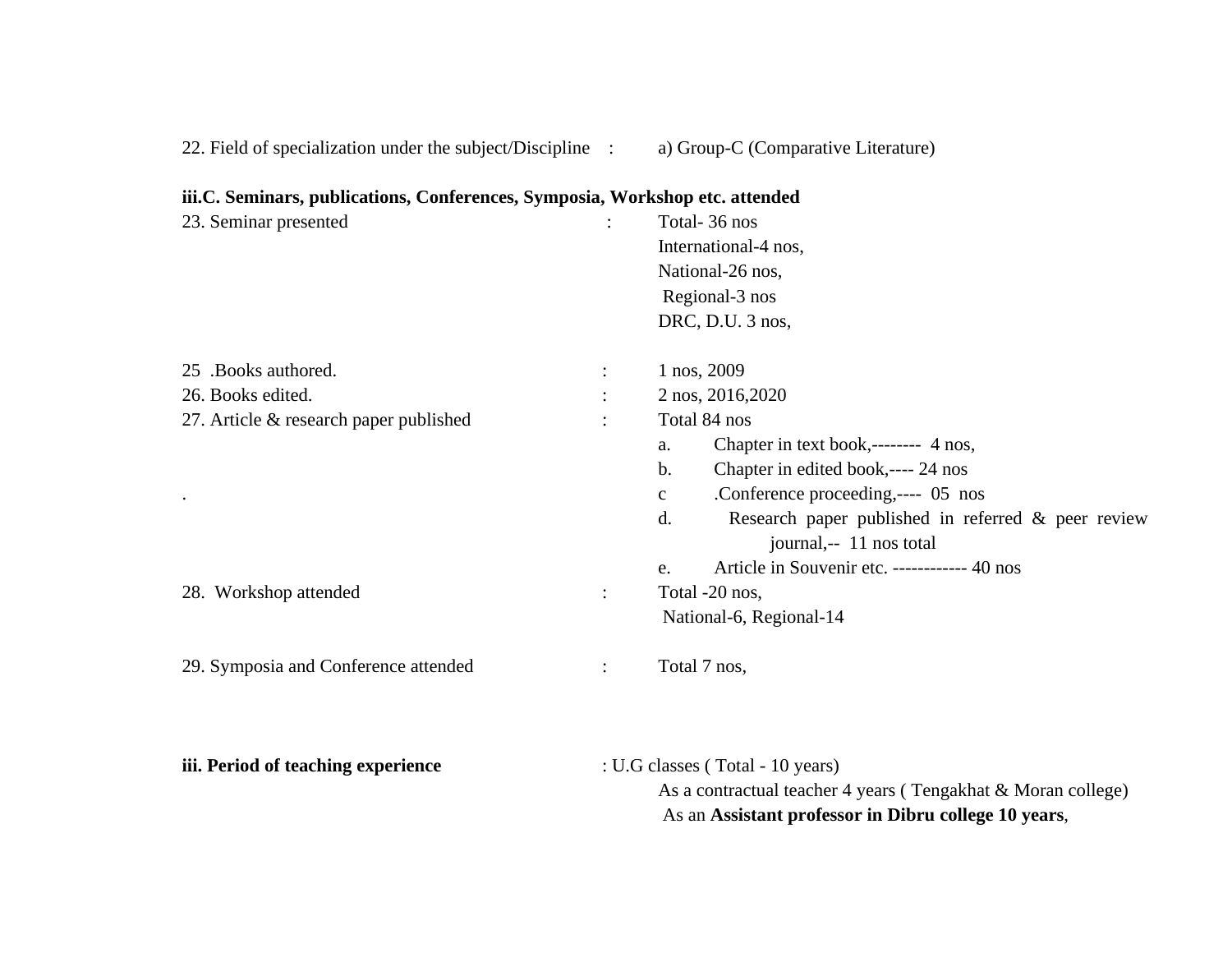**1x.Extension work**

- **a. Flood relief**
- **b. 1.Secretary of women cell, Dibrugarh zone, ACTA, 2015-16**
	- **2. Secretary of Krisnakanta Handique Sakha sahitya sabha, 2015-16-17 (Axom sahitya sabha)**

#### **D Participation in corporate life:**

- **a. 1.University examinations zone in the college as a Assistant Zonal officer in college** 
	- **2. Member of ACTA College unit**
	- **3. Participation in different college programme**
- **e. Membership in professional bodies:**
	- a. Asom sahitya sabha
	- b. ACTA ( Assam college teacher association)
	- c. Purbanchal Tai sahitya sabha
	- d. Sishu sahitya samaj, Dibrugarh
	- e. Sampriti

#### **E: b. kanchiyali (2016)**

Academic staff college orientation/Refresher course/Summer school/ any other course attended:

| Name of the Course | Place                                          | Duration                                            | Sponsoring agency |
|--------------------|------------------------------------------------|-----------------------------------------------------|-------------------|
| OP(93)             | <b>Staff</b><br>Academic<br>Gauhati University | College   28 days (05 October to 02 November), 2012 | <b>UGC</b>        |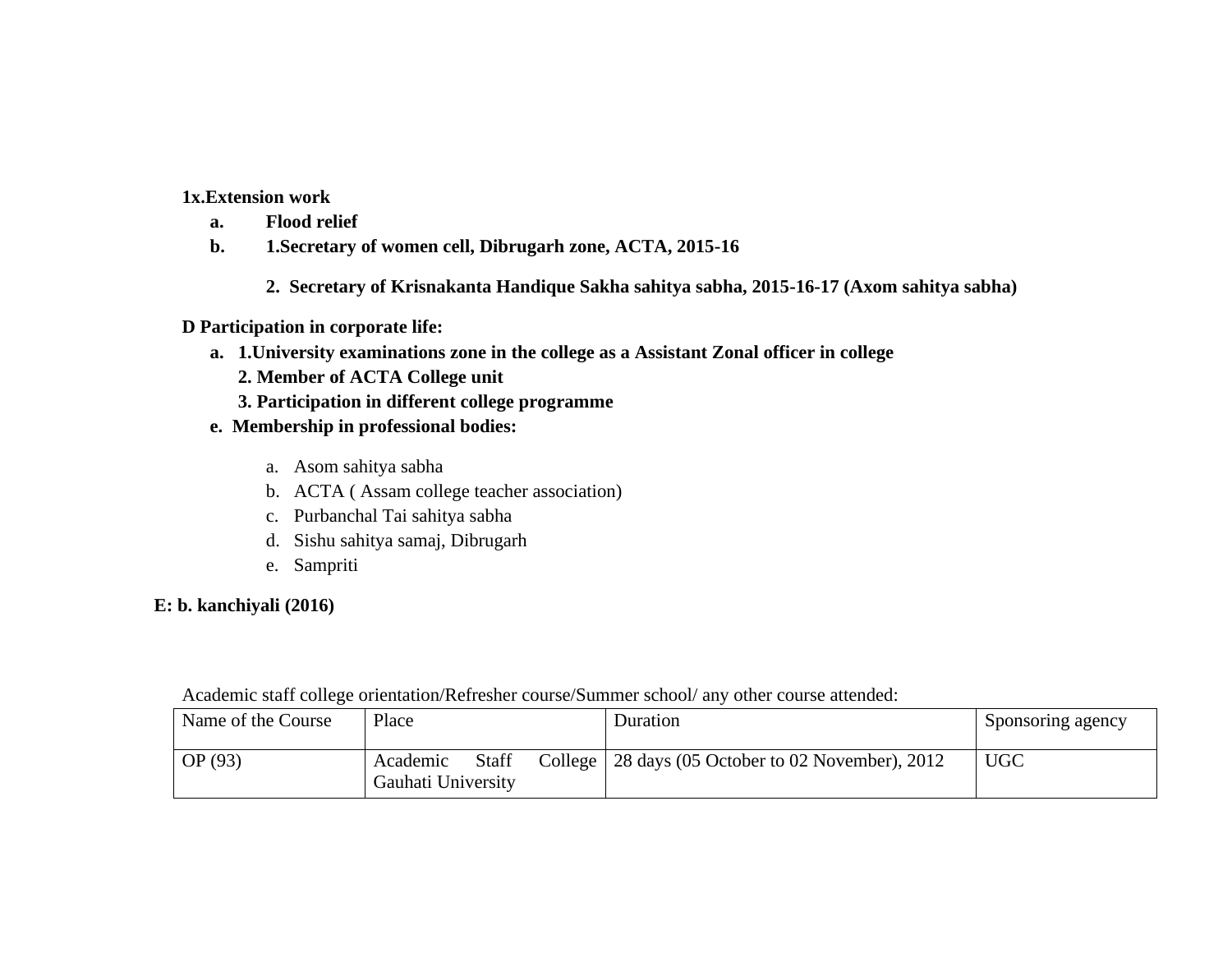| RC-Philosophy (ID) | Academic Staff College,<br>North Bengal University. | <sup>1</sup> 21 days (31 <sup>st</sup> December to 20 <sup>th</sup> January), 2014 | UGC        |
|--------------------|-----------------------------------------------------|------------------------------------------------------------------------------------|------------|
| <b>RC</b> Assamese | <b>Academic Staff College</b><br>Gauhati University | 14 days $(11th$ to 24 <sup>th</sup> September) 2019                                | <b>UGC</b> |

### **D. Participated**

## **(a) Workshop more than 5 days :**

| S/No                    | Name of workshop                                                          | <b>Level</b>    | <b>Venue/Date</b>                                             |                                                               | Organization                                                       |
|-------------------------|---------------------------------------------------------------------------|-----------------|---------------------------------------------------------------|---------------------------------------------------------------|--------------------------------------------------------------------|
|                         | Workshop cum Training                                                     |                 | Moridhal College,                                             | $14th$ Oct. to $28th$                                         | Study Circle, Moridhal                                             |
|                         | Programme on Drama(15                                                     | Regional        | Dhemaji: (1Month)                                             | Oct/2002                                                      | College, Dhemaji                                                   |
|                         | days)                                                                     |                 |                                                               |                                                               |                                                                    |
| $\overline{2}$          | Development of self                                                       |                 | Dibrugarh university (7                                       |                                                               | Directorate of distance                                            |
|                         | learning meterials                                                        |                 | DAYS)                                                         | $17th$ to $23rd$                                              | education Dibrugarh                                                |
|                         |                                                                           | <b>National</b> |                                                               | February, 2013                                                | university                                                         |
| 3                       | Feminist research<br>methodology                                          | <b>National</b> | Centre for Women<br>studies, Dibrugarh<br>University (7 days) | $29th$ August to<br>$4th$ September,<br>2016                  | Centre for Women studies<br>, Dibrugarh University                 |
| $\overline{\mathbf{4}}$ | Borgeetar prosisyan<br>karmasala                                          |                 | Banipur ,(9 days)                                             | $11th$ to $20th$<br>September<br>2016                         | Puberun sangeet<br>mahabidyalay                                    |
| 5                       | <b>Film appreciation</b>                                                  | <b>National</b> | J.B College, Jorhat (7<br>days)                               | 29 <sup>th</sup> June to 5 <sup>th</sup><br><b>July, 2017</b> | Assam film society and J.B.<br><b>College campus film society</b>  |
| 6                       | <b>Gandhiyan Approaches</b><br>to present Global Issues<br>and Challenges | <b>National</b> | <b>JHS College,</b><br>Sivasagar, (7 days)                    | $28th$ to $3rd$<br>November,<br>2017                          | <b>Gandhi Study Centre,</b><br>Jhanji HS College,                  |
| 7                       | cooking                                                                   | <b>Regional</b> | Dibru College(7 days)                                         | 26 <sup>th</sup> March to<br>31 <sup>st</sup> March, 2018     | <b>Department History &amp;</b><br><b>Women cell Dibru College</b> |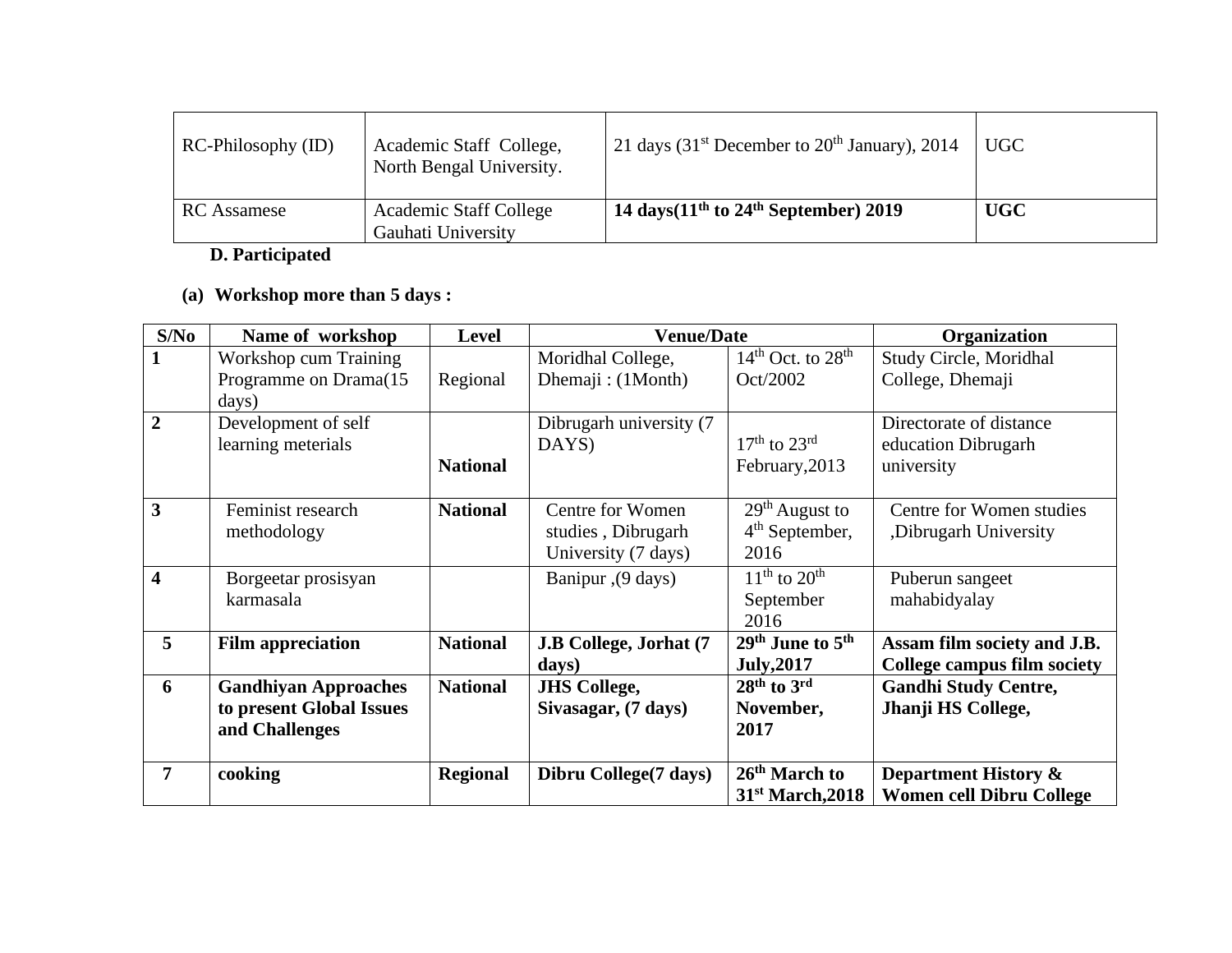| 8  | <b>Stress Management</b>   | <b>National</b> | <b>ICT Academy, online</b> |                    |                                |
|----|----------------------------|-----------------|----------------------------|--------------------|--------------------------------|
|    |                            |                 | $(5 \text{ days})$         | $28th$ april to 02 | <b>ICT ACADEMY</b>             |
|    |                            |                 |                            | <b>May, 2020</b>   |                                |
|    | <b>Online Class</b>        | <b>National</b> | <b>Online, 7days</b>       | July $06th$ to     | <b>IQAC, DIBRU</b>             |
|    | <b>Management</b>          |                 |                            | july 11, 2020      | <b>COLLEGE</b>                 |
| 10 | <b>Manuscriptology and</b> | <b>National</b> | 7days                      | $1st$ to $7th$     | <b>Department of Sanskrit,</b> |
|    |                            |                 |                            |                    |                                |
|    | <b>Textural Critisism</b>  |                 |                            | February, 2021     | <b>Assamese&amp; History,</b>  |
|    |                            |                 |                            |                    | <b>MDKG College</b>            |

**b.1 As a workshop organizer ,( Organizing secretary) ( less than 7 days)**

| S/No                    | Name of workshop                | <b>Level</b>    | <b>Venue/Date</b>    |                             | <b>Organization</b>        |
|-------------------------|---------------------------------|-----------------|----------------------|-----------------------------|----------------------------|
|                         | <b>Drama Training (1 Month)</b> | <b>Regional</b> | Dibru college        | June15th to July            | Dibru college              |
|                         |                                 |                 |                      | $15^{th}$ 2012              |                            |
| $\overline{2}$          | <b>Financial planning for</b>   | <b>National</b> | <b>DHSK Commerce</b> | 2016                        | Women Cell, Dibrugarh      |
|                         | empowering women in India       |                 | College              |                             | Zone, ACTA, IQAC DHSK      |
|                         |                                 |                 |                      |                             | Commerce College           |
| $\mathbf{3}$            | Cake baking and icing           | regional        | Dibru college        | $2nd$ & $3rd$               | Juhal & Women Cell         |
|                         |                                 |                 |                      | September 2019              |                            |
| $\overline{\mathbf{4}}$ | Women's health                  | <b>Regional</b> | Dibru college,       | 8 <sup>th</sup> March, 2019 | Women cell , Dibru college |
|                         |                                 |                 |                      |                             | teachers unit, & IQAC,     |
|                         |                                 |                 |                      |                             | Dibru college              |

## **b.2As a workshop organizer ,( Organizing secretary) (7 days)**

| S/No | <b>Name of</b>    | Level    | Venue/ | Date               | <b>Organization</b> |
|------|-------------------|----------|--------|--------------------|---------------------|
|      | workshop          |          |        |                    |                     |
|      | Adhunik asamiya   | national | online | 2020, 17-22 august | <b>Assamese</b>     |
|      | hahityat pachatya |          |        |                    | department, Dibru   |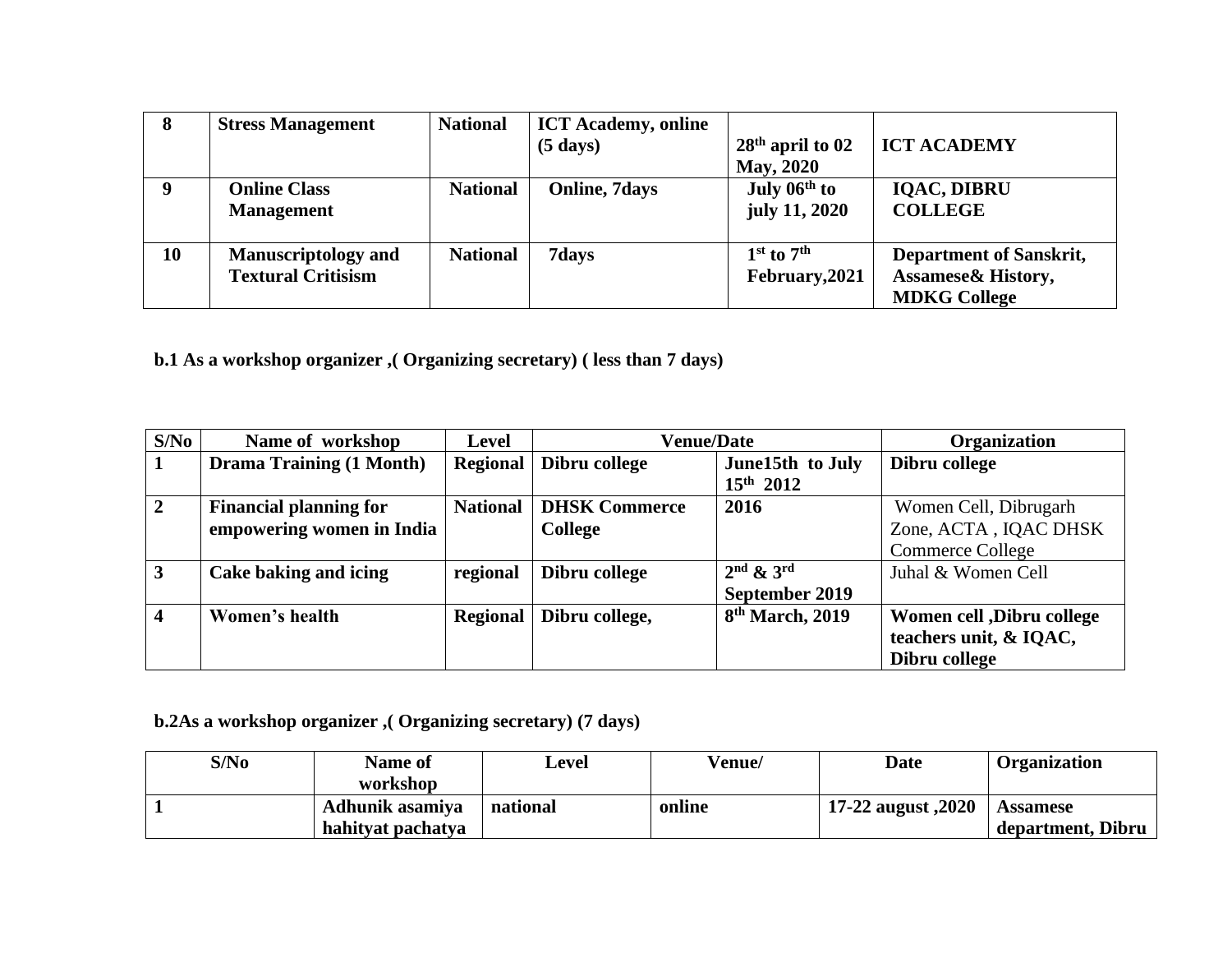| -- |  |  |
|----|--|--|
|    |  |  |

## **c. Participated National workshop less than 7 days)**

| S/No           | Name of workshop                                                         | <b>Level</b>    | <b>Venue/Date</b>                                                            | Organization                                                                |
|----------------|--------------------------------------------------------------------------|-----------------|------------------------------------------------------------------------------|-----------------------------------------------------------------------------|
| 1.             | An introduction to natural<br>language processing                        | <b>National</b> | Assamese department, Dibrugarh<br>Univarsity: $2^{nd}$ to $5^{th}$ Feb /2011 | Central Institute of Indian<br>Languages                                    |
| $\overline{2}$ | Savings and Incom Tax                                                    | <b>National</b> | MDKG College, 5TH FEBRUARY<br>2016                                           | <b>ACTA</b> , Dibrugarh Zone                                                |
| 3              | CBCS in undergraduate<br>courses                                         | <b>National</b> | Tengakhat College, 1 <sup>ST</sup> October,<br>2016                          | IQAC, Tengakhat College                                                     |
| $\overline{4}$ | Legal awareness<br>programme                                             | <b>National</b> | D.H.S.K College, $2^{nd}$ & $3^{rd}$<br>December, 2016                       | Assam University Silchar &<br>"Chetona" Sanmilita pragatisil nari<br>mancha |
| 5              | Cyber crime against<br>women in North East India:<br>causes and remedies | <b>National</b> | M.D.K.G. College, $16^{th}$ & $17^{th}$<br>June, 2017                        | M.D.K.G. College & Jono Kalyan<br>Society, Moran                            |
| 6              | <b>Availing Research Grants</b><br>& Project Proposal<br>Formulation     | <b>National</b> | Dibru College, $29^{th}$ & $30^{th}$<br>November, 2017                       | IQAC, Dibru College, Dibrugarh                                              |
| 7.             | Citizenship (Amendment)<br>Bill-2016 and politics of                     | <b>National</b> | DDR College Chabua, Dibrugarh,<br>$26th$ March, 2018                         | ACTA, DIBRUGARH ZONE &<br><b>DDR COLLEGE TEACHERS</b>                       |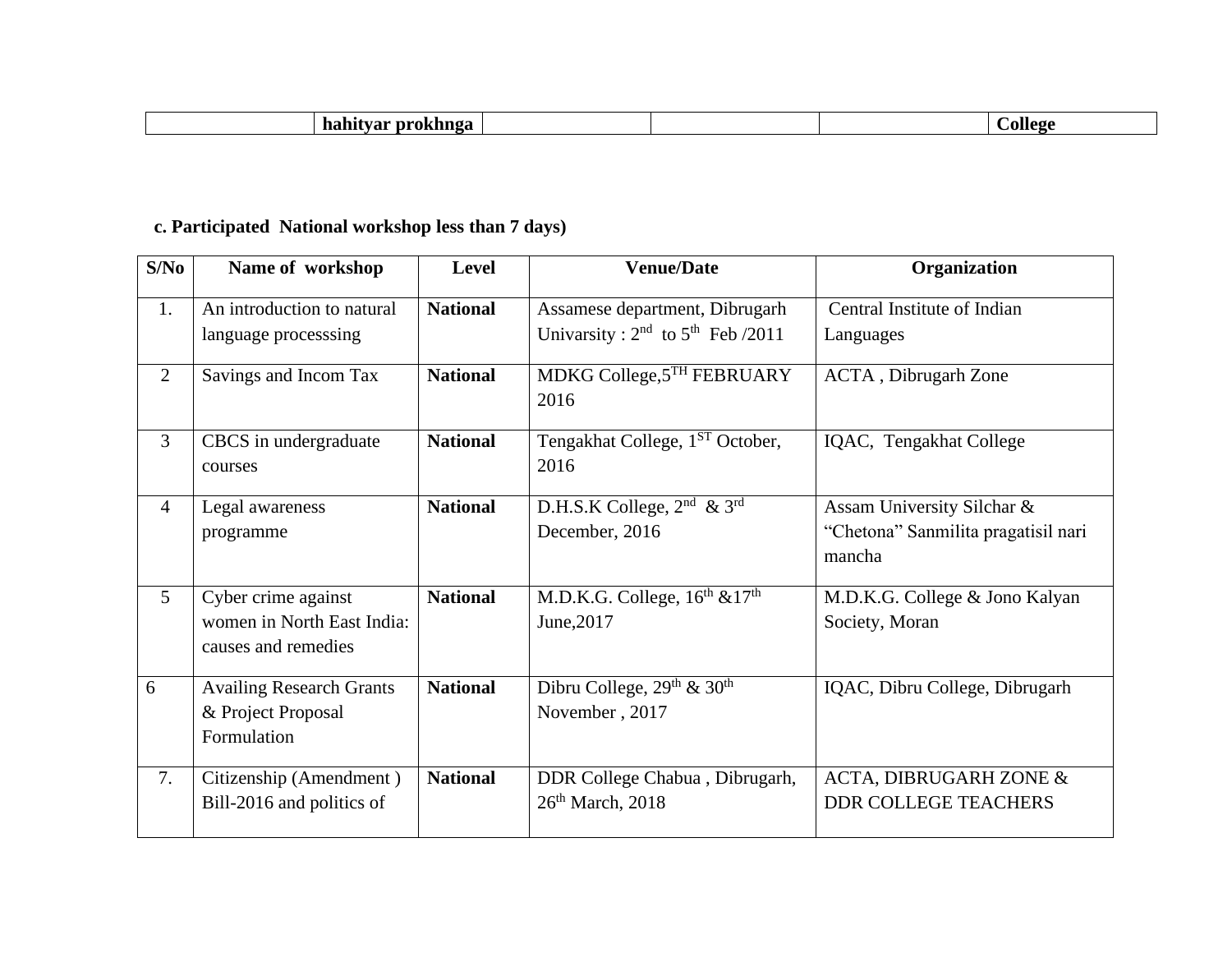|    | Assam                                                                           |                 |                                                             | UNIT, ACTA                                                     |
|----|---------------------------------------------------------------------------------|-----------------|-------------------------------------------------------------|----------------------------------------------------------------|
| 8  | The Future of Sociology in<br>India                                             | <b>National</b> | MDKG College, $20^{th}$ & $21^{st}$<br>April, 2018          | Department of Sociology, MDKG<br>College                       |
| 9  | ICT & MOOCs & creation<br>of e-contents for teaching<br>learning and researches | <b>National</b> | NLB CITY COLLEGE, 23TH &<br>$24$ <sup>TH</sup> August, 2019 | IQAC, NLB CITY COLLEGE &<br><b>UGC HRDC Gauhaty University</b> |
| 10 | Bank products, Consumer<br>and Benifit                                          | <b>National</b> | MDKG COLLEGE, 13TH<br>November, 2019,                       | ACTA, Dibrugarh zone & MDKG<br>College teachers unit, ACTA     |

## **D.Participated Regional Workshop :**

| S/No | <b>Name of Workshop</b>                                                                                                          | <b>Venue/Date</b>                        | Organization               |
|------|----------------------------------------------------------------------------------------------------------------------------------|------------------------------------------|----------------------------|
|      |                                                                                                                                  |                                          |                            |
| 1.   | Compilation of a new comprehensive Assamese                                                                                      | Womans' College : $10^{th}$ to $12^{th}$ | Department of              |
|      | Dictionary : challenges $\&$ strategies                                                                                          | Feb /2011                                | Assamese, Womans' College, |
|      |                                                                                                                                  |                                          | Tinsukia                   |
| 2.   | Semister system in the under graduate course with<br>reference to course plan, teaching plan, question<br>setting and evaluation | Dibru college : $8th$ Jan/2011           | Dibru College: Dibrugarh   |
| 3.   | Purani Asomiya geetor karmasala                                                                                                  | Moran College : $24th$ to $26th$         | Department of Assamese :   |
|      |                                                                                                                                  | Sep/2011                                 | Moran College              |
| 4.   | Physical fitness and sports medicine                                                                                             | Dibru College : $17th$ and $18th$        | Dibru College: Dibrugarh   |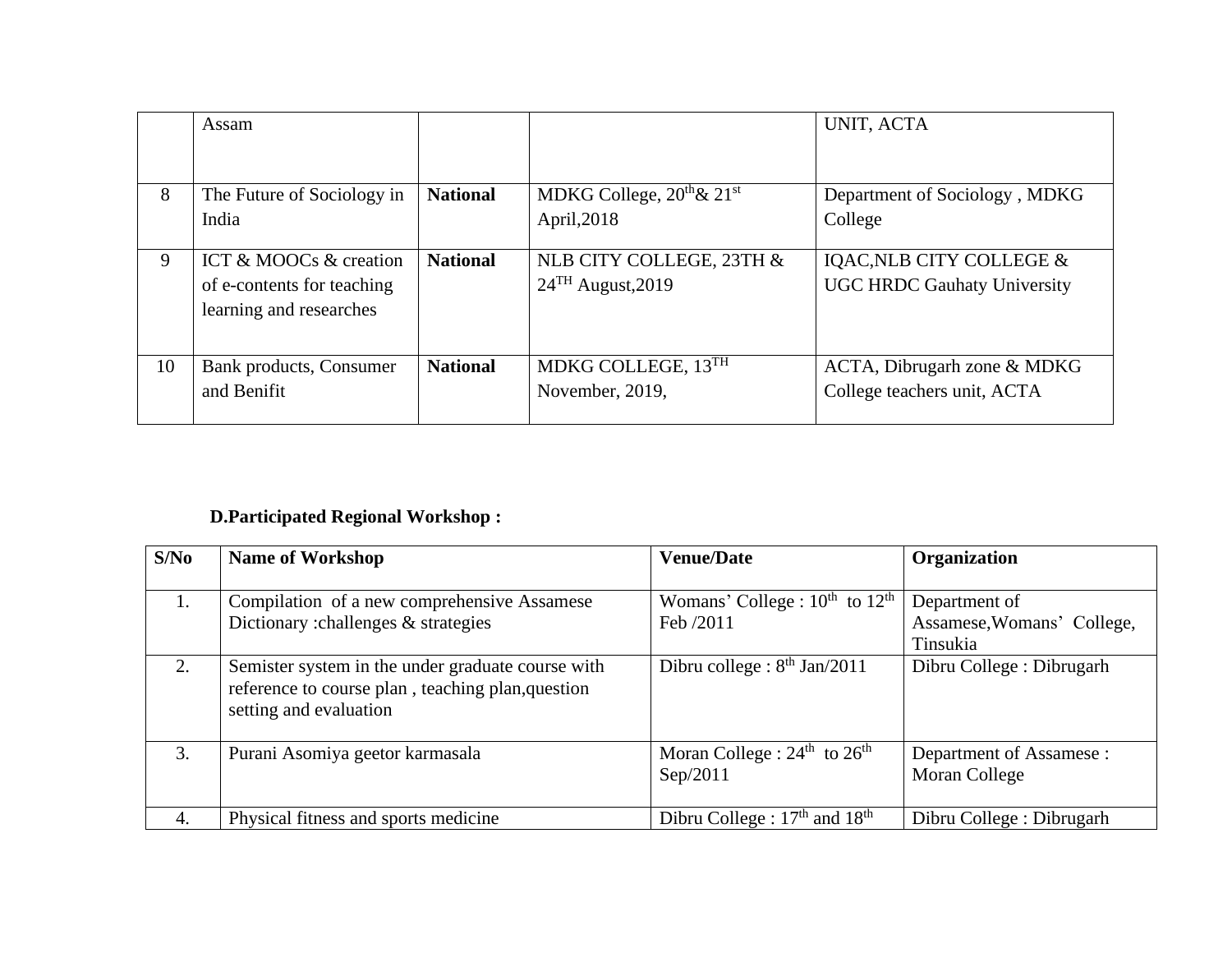|                  |                                                                                                   | Feb/2012                                         |                                                                                                                        |
|------------------|---------------------------------------------------------------------------------------------------|--------------------------------------------------|------------------------------------------------------------------------------------------------------------------------|
| 5.               | Examination reforms and educational innovation                                                    | M M Mahabidyalaya: 25 <sup>th</sup><br>Feb /2012 | Moran Mahila Mahabidyalay:<br>Sivasagarh                                                                               |
| 6.               | Role of teacher to create awareness on climate change                                             | Moran College : $6^{th}$ & $7^{th}$<br>Feb/2012  | Department of Geography<br>, Moran College: Sivasagarh                                                                 |
| 7.               | Woman and environment                                                                             | Dibru college/29 <sup>th</sup> /2013             | Woman cell /ACTA,<br>Dibrugarh zone and teachers<br>unit ,Dibru college                                                |
| 8                | Human rights and legal issues                                                                     | IQAC, NLB City College,<br>2016                  | <b>IQAC, NLB City College</b>                                                                                          |
| $\boldsymbol{9}$ | <b>Choice Based credit system</b>                                                                 | Dibru college, 25 <sup>th</sup> april, 2017      | <b>ACTA</b> , Dibrugarh Zone &<br><b>ACTA, Dibru college</b><br>teachers unit                                          |
| 10               | Research Prposal writing, preparation &<br>submission with regards to various funding<br>agencies | DHSK College, 14th October,<br>2017              | <b>ACTA, DHSK College unit,</b>                                                                                        |
| 11               |                                                                                                   |                                                  |                                                                                                                        |
|                  | Gender inequality & women empowerment:<br>scenario and challenges                                 | Dibru college, 8 <sup>th</sup> march,<br>2018    | <b>Women cell ACTA</b><br><b>DIBRUGARH ZONE &amp;</b><br><b>Women Cell Dibru college</b><br><b>Teachers unit, ACTA</b> |
| 12               | <b>Intellectual Property Right</b>                                                                | Dibru College, 5 <sup>th</sup> january,<br>2019, | <b>IQAC, Dibru College</b>                                                                                             |
| 13               | <b>Recent trends of Higher Education in India</b>                                                 | <b>NLB City College, 29th</b><br>January, 2019   | <b>IQAC, NLB CITY College,</b>                                                                                         |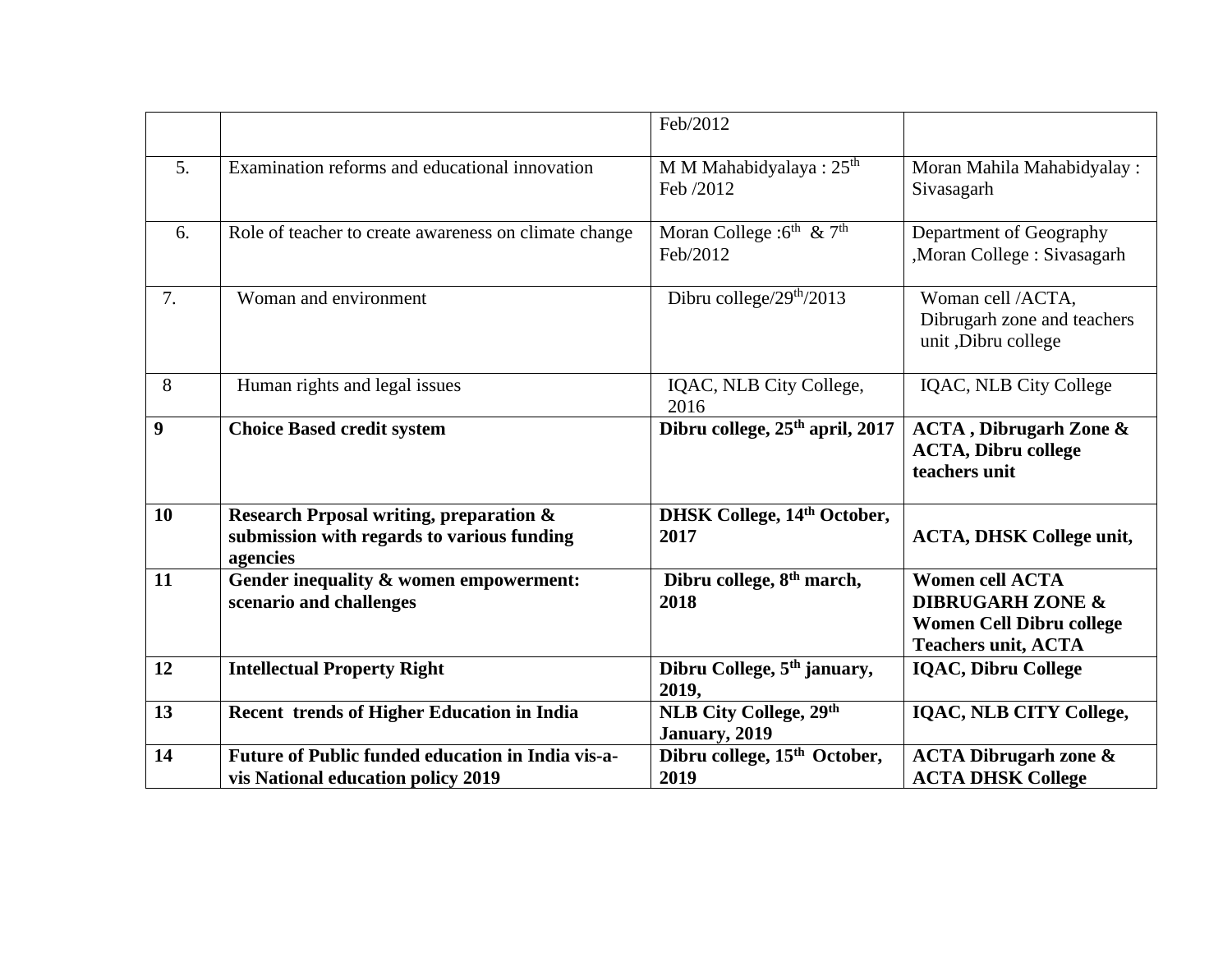### **D. a. CONFERENCE**

| SL.<br>N <sub>O</sub> | Name                                           | Venue/date                                                                                  | Organization                                                                             |
|-----------------------|------------------------------------------------|---------------------------------------------------------------------------------------------|------------------------------------------------------------------------------------------|
|                       | Baishnavite Literature and culture of<br>Assam | Moran College, Moranhat<br>Sivasagar: $24th Nov/2009$                                       | Sahitya Akademy, NE Region                                                               |
| 2                     | 5 <sup>th</sup> Women convention               | Moran College/ 2th Sep. 2013                                                                | Women cell ACTA                                                                          |
| 3                     | $61th$ Annual conference                       | Moran College/ $26^{th}$ /27 <sup>th</sup> /28 <sup>th</sup> /29 <sup>th</sup> Oct.<br>2014 | <b>ACTA</b>                                                                              |
| $\overline{4}$        | Gender equality and social tolerance           | MDKG College, $27th$ April, 2015                                                            | College unit in association<br>with, Dibrugarh Zone, ACTA                                |
| 5                     | Legal Awareness programme                      | DHSK College, 2th/3th dec. 2016                                                             | Assam university, Silchar in<br>association with Chetana,<br>sanmilita pragatisil mancha |
| 6                     | <b>Women Convention</b>                        | Pachim Guwahati Mahabidyalay, 2 <sup>nd</sup><br>Nov.2016                                   | Women Cell, ACTA                                                                         |
| 7                     | 13 <sup>th</sup> Annual conference             | Khowang college, 14 <sup>th</sup> june, 2019                                                | <b>ACTA, DIBRUGARH</b><br><b>ZONE</b>                                                    |

#### **D.b WEBINAR**

| NO<br><b>SL</b> | <b>SUBJECT</b> | <b>EVEL</b><br>LĽ | <b>VENUE, DATE</b> | <b>ORGANIZER</b> |
|-----------------|----------------|-------------------|--------------------|------------------|
|                 |                |                   |                    |                  |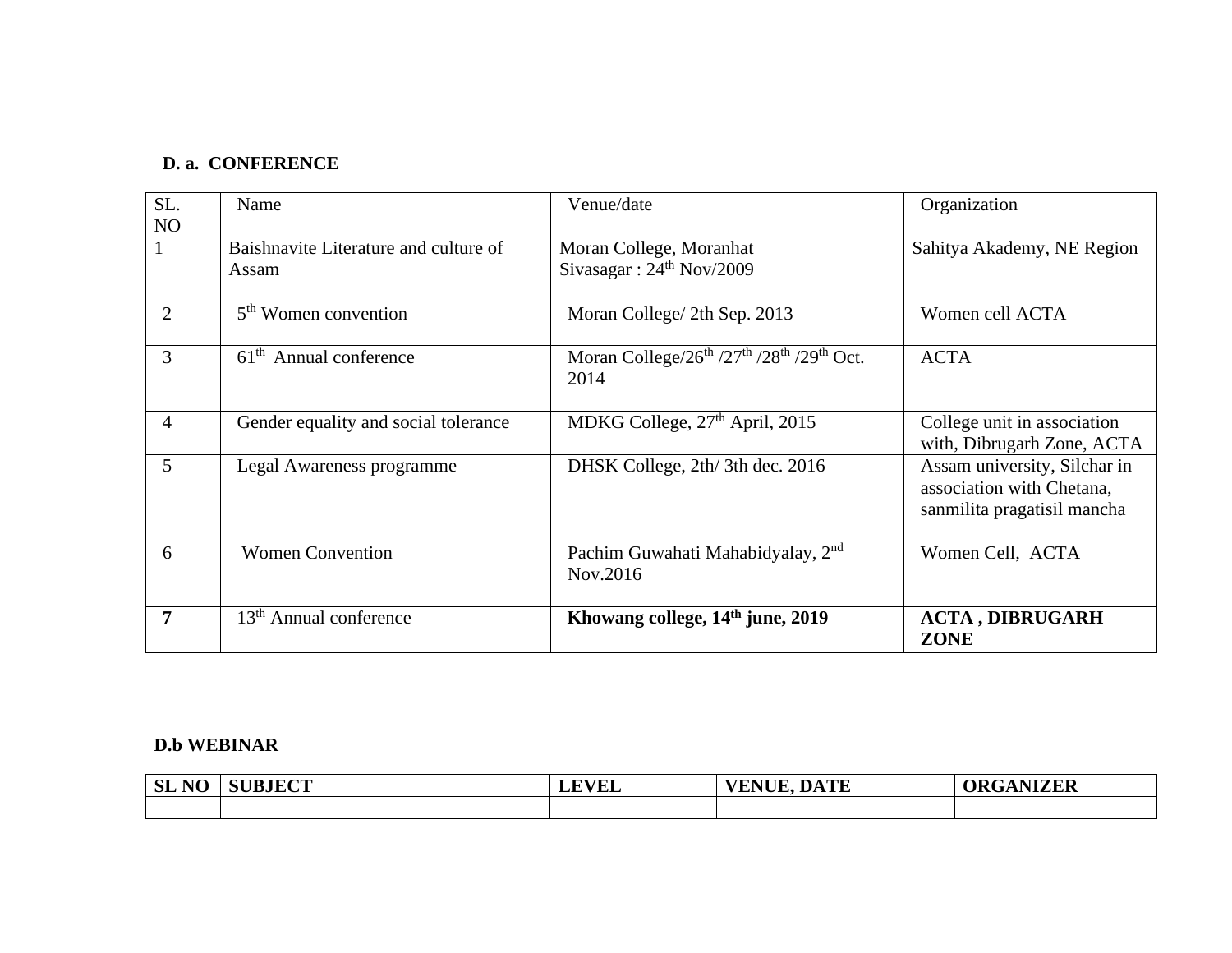**D.** 

#### **SEMINAR PAPER PRESENTED :**

### **(a) INTERNATIONAL SEMINAR PAPER PRESENTED:**

| S/No | Name of                                                      | Title of paper                                       | <b>Venue</b>                                 | Date                                            | Organization                    |
|------|--------------------------------------------------------------|------------------------------------------------------|----------------------------------------------|-------------------------------------------------|---------------------------------|
|      | seminar                                                      |                                                      |                                              |                                                 |                                 |
| -1.  | International<br>seminar on<br>Ethnic studies<br>of NE India | The Marriage system of<br>the Tai-Turung of<br>Assam | Silpagram, NE<br>cultural Zone,<br>Guwahati, | $26^{th}$ , $27^{th}$ & $28^{th}$<br>March/2009 | Purbanchal Tai sahitya<br>Sabha |
| 2.   | $3rd$ international                                          | <b>Asomar Tai-Turung</b>                             | Dhemaji Public                               | , 21 <sup>st</sup> and 22 <sup>nd</sup>         | Centre for Tai, Tribal and      |
|      | conference                                                   | Sakalar utsab-Anusthan                               | auditorium                                   | Jan/2011                                        | North-East India Studies        |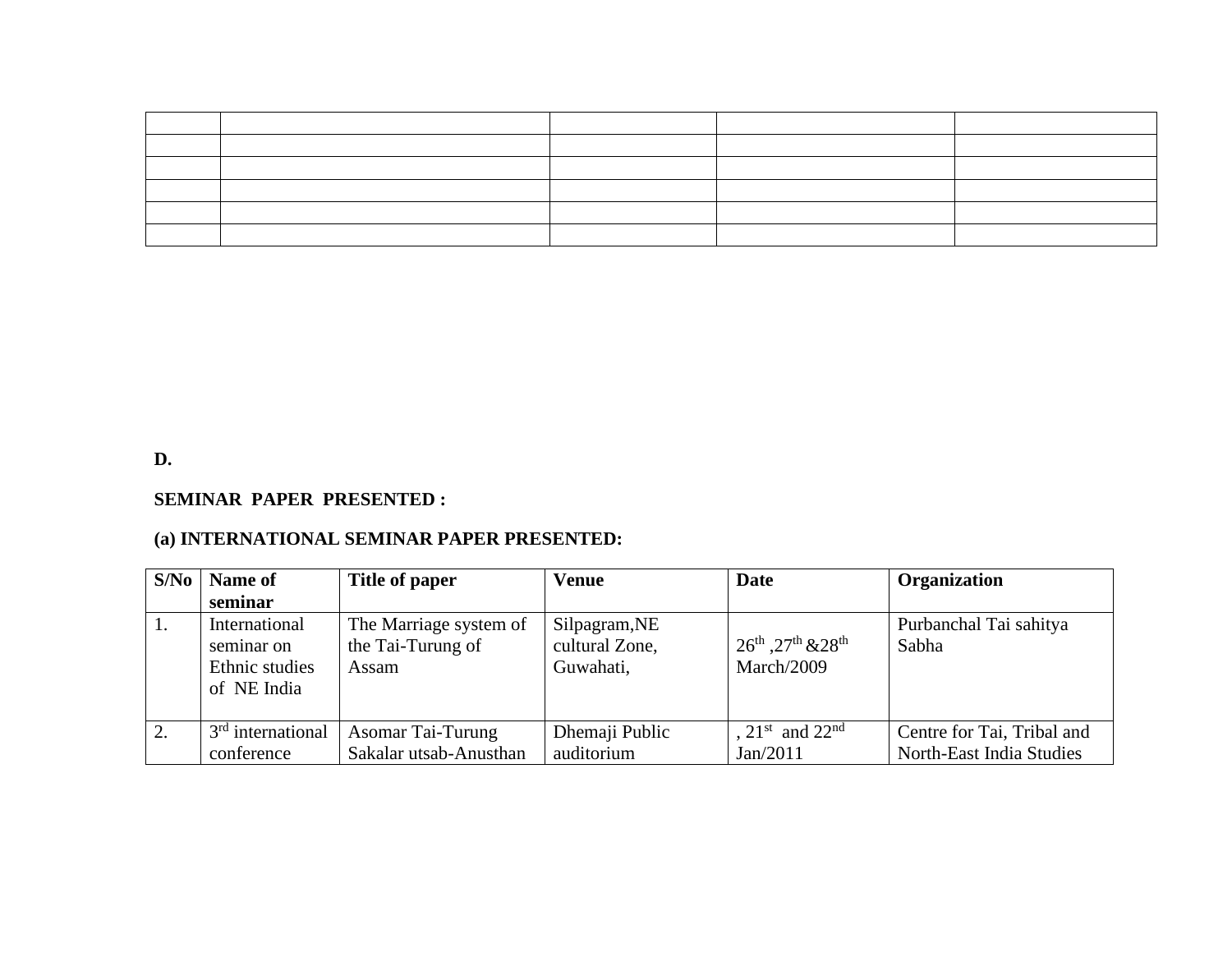| $\overline{\mathbf{3}}$ | $4th$ international<br>conference                                   | Tai phake hakalar<br>poy kithing : prakriti<br>,hamasya aru<br>hamvabaniyata | Dhemaji sasthya<br>bhawan                                    | $25^{th}/26^{th}/27^{th}$<br>feb/2013 | Centre for Tai, Tribal and<br>North-East India Studies                                                                                    |
|-------------------------|---------------------------------------------------------------------|------------------------------------------------------------------------------|--------------------------------------------------------------|---------------------------------------|-------------------------------------------------------------------------------------------------------------------------------------------|
| $\overline{\mathbf{4}}$ | Tryst of an<br>assamese with<br>foreign<br>languages and<br>culture | Krisnakanta<br>Handique r<br>abhibhakhanat<br>hamakal chetana                | Department of<br>foreign languages,<br>Gauhati<br>University | $20th/21th$ January,<br>2020          | Department of foreign<br>languages, Gauhati<br>University & The<br><b>Russian State</b><br>University FOR<br>Humanities,<br><b>MOSCOW</b> |

### **b. NATIONAL SEMINAR PAPER PRESENTED:**

| S/No | <b>Name of Seminar</b>     | <b>Title of Paper</b>                | <b>Venue</b>      | <b>Date</b>                             | Organization    |
|------|----------------------------|--------------------------------------|-------------------|-----------------------------------------|-----------------|
|      | Society and culture of     | Singpho janagusthir bibah padhati    | ITSR, Moranhat,   | $\&$ 2 <sup>nd</sup><br>1 <sup>st</sup> | ITSR, Moranhat, |
|      | the Mongulians of NE       |                                      |                   | Dec./2007                               | Sivasagar       |
|      | India                      |                                      |                   |                                         |                 |
| 2    | Syntactic structure of     | Ankiya Nator                         | Deptt. of         | $12^{th}$ & $13^{th}$                   | Deptt. of       |
|      | the Language of NE         | Bakya Binyas                         | Assamese,         | March.                                  | Assamese,       |
|      | India                      |                                      | Dibrugarh         | 2008                                    | Dibrugarh       |
|      |                            |                                      | University,       |                                         | University      |
| 3    | Society and culture of     | Dhemaji zilar Tiwa sakalar sanskriti | Amguri College,   | $12^{th}$ & $13^{th}$                   | Amguri College, |
|      | Foothill Tribes of NE      |                                      | Sivasagar,        | Dec.                                    | Sivasagar       |
|      | India: Changes and         |                                      |                   | 2008                                    |                 |
|      | Continuity                 |                                      |                   |                                         |                 |
| 4    | <b>Bhakti Movement and</b> | Bharatiya Bhakti Andulanar           | Morigaon College, | $22^{nd}$ & $23^{rd}$                   | Morigaon        |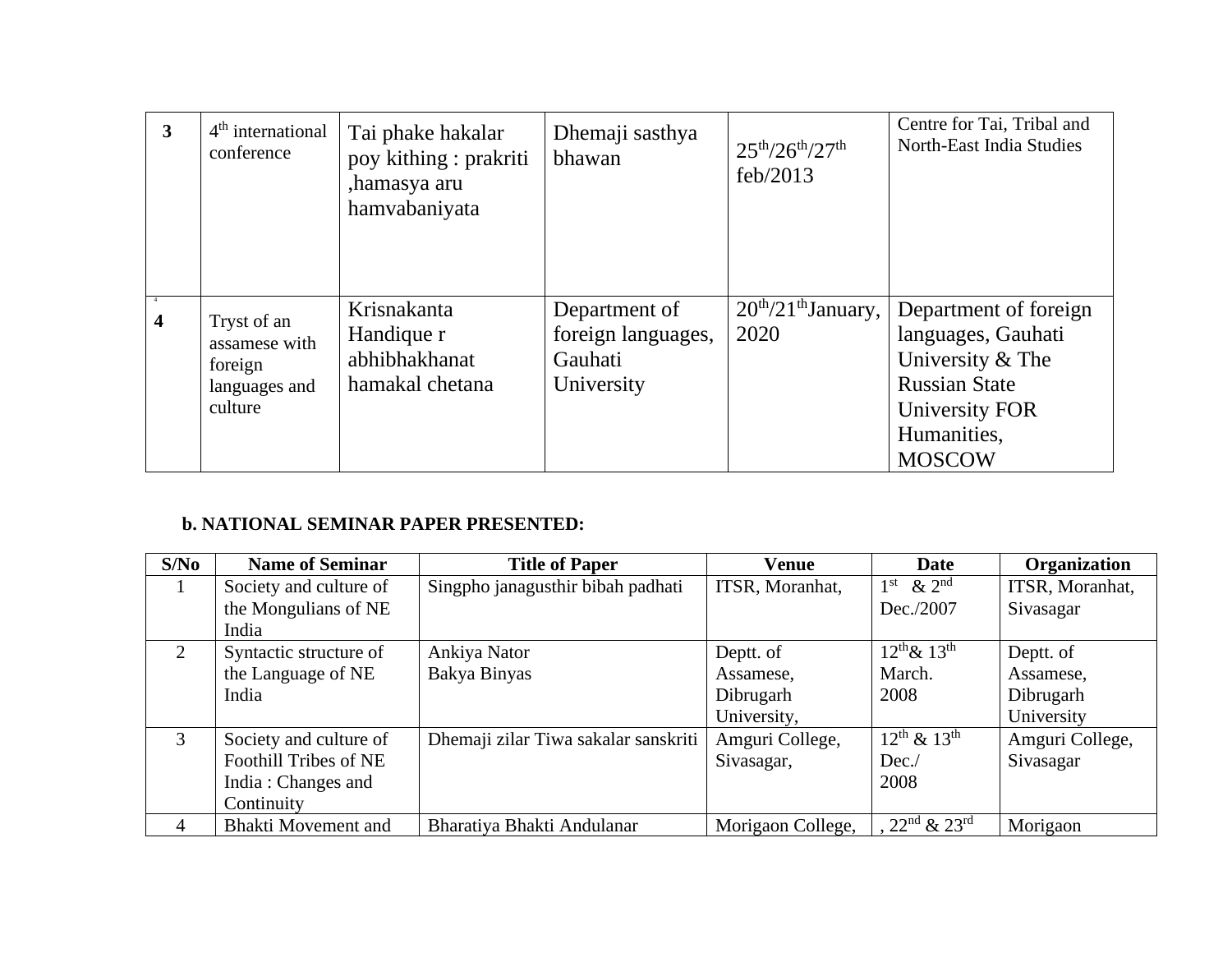|                | <b>National Integration</b>                                                                                 | praksyapatat Sankardevar eksaran<br>Bhagawati Nababoisnab Dharma<br>aru Rastriya Ekota | Assam, India                                       | Jan.<br>2009                                       | College,<br>Morigaon                                                             |
|----------------|-------------------------------------------------------------------------------------------------------------|----------------------------------------------------------------------------------------|----------------------------------------------------|----------------------------------------------------|----------------------------------------------------------------------------------|
| $\overline{5}$ | Non fictional prose<br>writings of India (Post<br>Independence)                                             | Asomiya Bhasat Tulanamulak<br>Sahityar Tattik Disar Cinta-Carca                        | Deptt. of<br>Assamese,<br>Dibrugarh<br>University, | $13^{th}$ & $14^{th}$<br>Mar/<br>2009              | Deptt of<br>Assamese,<br>Dibrgarh<br>University                                  |
| 6              | State of Tai Language in<br>NE India                                                                        | Dhakuwakhona anchalar ahom<br>sampraday aru teolukar kathita<br>bhasa                  | ITSR, Moranhat,                                    | $2nd \& 3rd$<br>Jan/2010                           | ITST, Moranhat,<br>Sivasagar                                                     |
| 7.             | Srimanta Sankardeva:<br>life art and thought                                                                | Sankardevar ankiya natar bakya<br>binyas                                               | SPP College Namti<br>Sivasagarh                    | $\sqrt{13^{th}}$ & 14 <sup>th</sup><br>May/2011    | Centre for<br>Sankardev studies                                                  |
| 8.             | Buddhism in Assam its<br>past and present                                                                   | Dibrugarh zilar mog-boruah<br>buddhadharmawalambi sakalar<br>utsab anusthan            | Gorgaon College<br>Sivsagar:                       | $31st$ July/<br>2011                               | <b>Buddhist study</b><br>centre Gorgaon<br>College, Sivasagar                    |
| 9.             | Cultural assimilation of<br>North East India: Unity<br>in diversity                                         | Ujani asomar tai khamyang sakalar<br>utsab anusthan                                    | <b>Bikali College</b><br>Dhupdhara:                | $30^{th}$ Dec/2011                                 | Folklore study<br>centre department<br>of Assamese<br>Bikali college<br>Goalpara |
| 10.            | Problem and prospects<br>of ethnic communities<br>of India with special<br>reference to north east<br>India | The festival Poi-kanto-sangha:<br>nature, problems and prospects                       | Dibru College:                                     | 18 <sup>th</sup><br>$&19^{\text{th}}$ Jan/<br>2012 | Department of<br>Anthropology<br>Dibru College:<br>Dibrugarh                     |
| 11.            | Indian drama heritage<br>and transition                                                                     | Adhunik Asomiya natakat ankiya<br>nator probhab                                        | <b>HCDG College</b>                                | 18 <sup>th</sup><br>March/2012                     | Assamese &<br>English<br>Department<br>Nitaipukhuri<br>Sivasagarh                |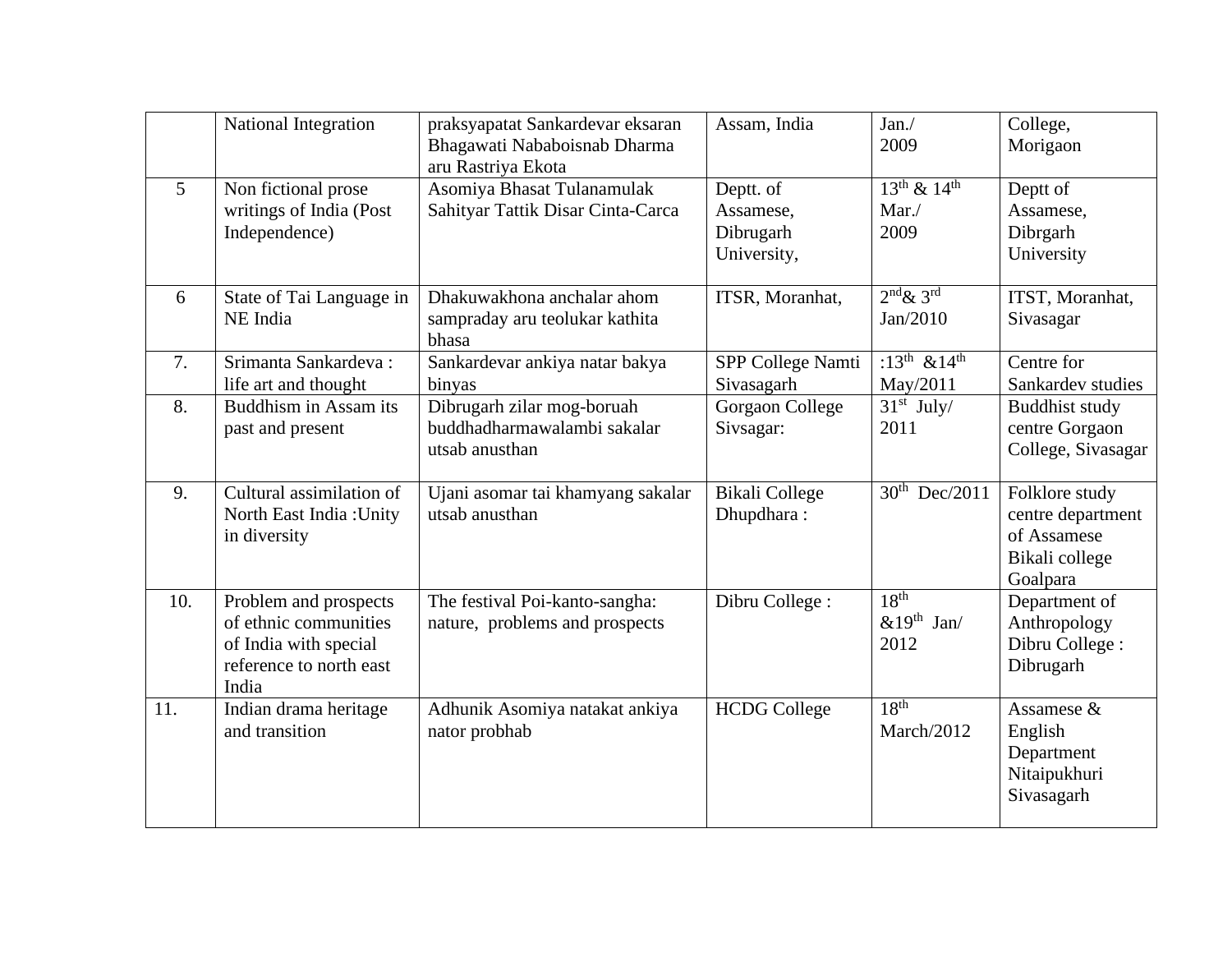| 12.<br>13. | Uttar pub bharator bhasa<br>sahitya sanskritir ksetrat<br>asom sahitya sabhar<br>bhumika<br>The Life and literary                   | Asomor sanskritik samannay setu<br>rasana karat asom sahitya sabha<br>patrikar bhumika<br>Mamoni roysom goswamir              | <b>B.Boruah college</b><br>Guwahati:<br>Sivasagar girls                                                                         | $27^{th}$ & $28^{th}$<br>April/<br>2012<br>$4th \& 5th$       | Assamese<br>department B.<br><b>Boruah College</b><br>Guwahati<br>Sivasagar girls |
|------------|-------------------------------------------------------------------------------------------------------------------------------------|-------------------------------------------------------------------------------------------------------------------------------|---------------------------------------------------------------------------------------------------------------------------------|---------------------------------------------------------------|-----------------------------------------------------------------------------------|
|            | achievement of<br>Dr.Indira Goswami                                                                                                 | Dantal hatir unye khua haowda<br>aar Theng fakhri tahsildarr tamar<br>tarual upanyasat Nari jiwan: ek<br>tulanamulak adhyayan | college,<br>sivasagar,                                                                                                          | Oct. 2013                                                     | college                                                                           |
| 14         | "Bswayan<br>aru<br>asamar<br>krishi sanskriti"                                                                                      | "Globalization: A Challenge In The<br>Growth And Development Of<br>Indigenous Language And Culture<br>In North East India"    | Deptt. Of English<br>And<br>Assamese,<br>Moridhal College.<br>Dhemaji, Assam.                                                   | 28 <sup>th</sup><br>29 <sup>th</sup><br>$\&$<br>March 2015    | <b>UGC</b><br>National,<br>Sponsored                                              |
| 15         | Bhupen Hazarikar geetat<br>paribartanar<br>samaj<br>dristibhangi                                                                    | Humanism in the songs of Dr.<br>Bhupen Hazarika and its impact on<br>the contemporary society                                 | Panigaon<br><b>OPD</b><br>College<br>library<br>collaboration with<br>Gyanoday samuhik<br>Kendra,                               | 29 <sup>th</sup><br>$\&$<br>30 <sup>th</sup><br>August 2015   | <b>UGC</b><br>National,<br>Sponsored                                              |
| 16         | Ujani asamar bauddha<br>dharmawalambi tamang<br>janagosthir<br>utsav-<br>anusthan:<br>ek<br>kshetravittik<br>addhyayan,"            | <b>ICSSR</b><br>Sponsored<br>National<br>on Festival<br>Seminar<br>of ethnic<br>groups In North East India"                   | <b>Of</b><br>Deptt.<br>Moran<br>Sociology,<br>girls<br>College.<br>Sivasagar, Assam                                             | . $6^{th}$ & $7^{th}$ Feb.<br>2016                            | National,<br><b>UGC</b><br>Sponsored                                              |
| 17         | Ekabinsa<br>satikar<br>prothom<br>dasaktut<br>prokasita<br>uponyakhat<br>akhyan/<br>pauranik<br>kinbadantir<br>purakotha/<br>proyug | UGC Sponsored National Seminar<br>on Impact of Mythology on Modern<br>Assamese literature                                     | of<br>Department<br>Assamese, North<br>Lakhimpur college<br>Autonomous) $\&$<br><b>Nata</b><br>sainik<br>Ali<br>Haidar<br>Natya | $10^{\text{th}}$<br>$11^{\text{th}}$<br>$\&$<br>January, 2017 | <b>UGC</b><br>National,<br>Sponsored                                              |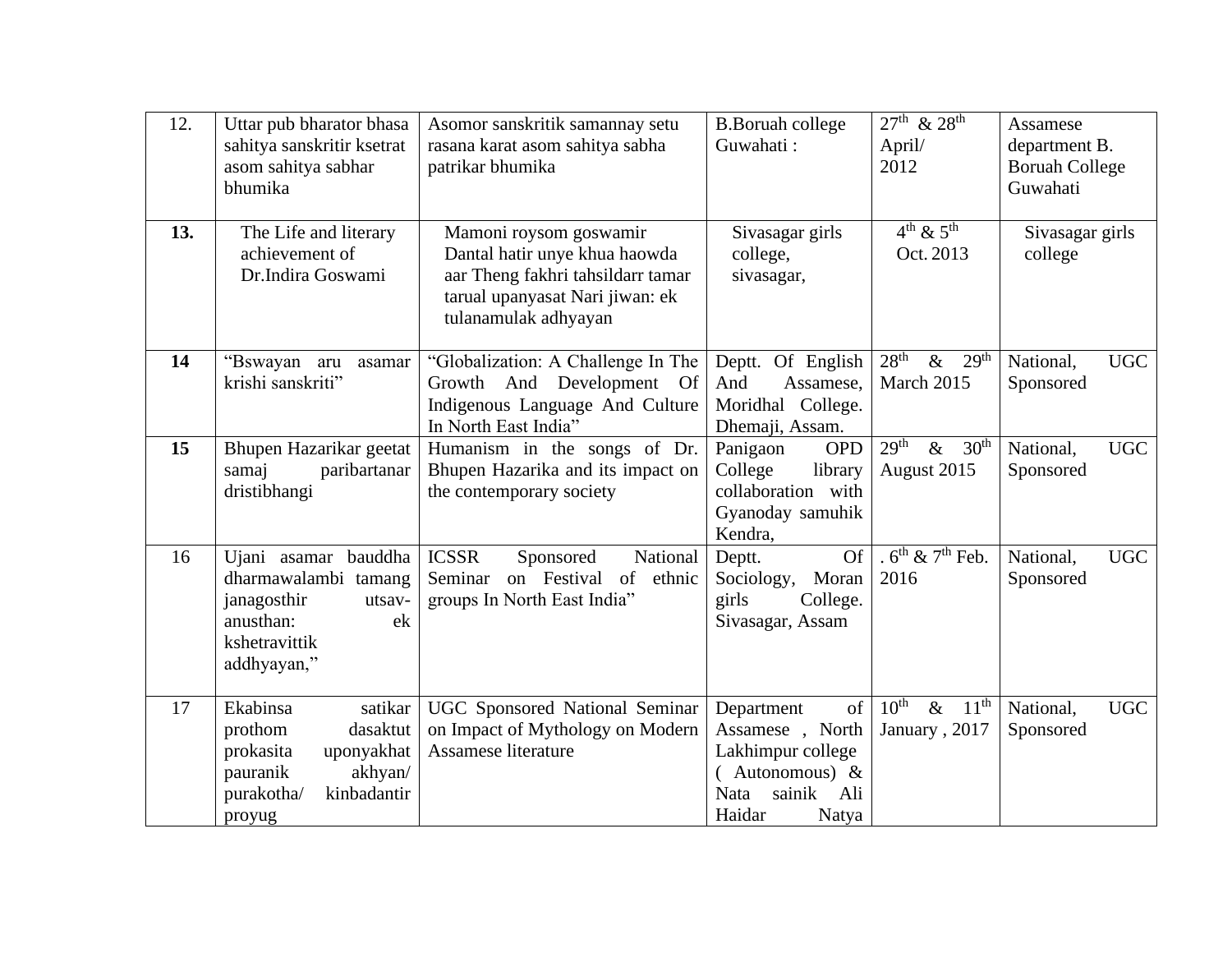|    |                             |                                       | Mancha, Lakhimpur          |                                                                |                         |
|----|-----------------------------|---------------------------------------|----------------------------|----------------------------------------------------------------|-------------------------|
| 18 | Janagosthir<br>Tamang       | <b>ICSSR</b><br>National<br>Sponsored | of<br>Department           | 4 <sup>th</sup><br>$\overline{\mathscr{X}}$<br>5 <sup>th</sup> | National Seminar        |
|    | anusthan<br>utsav-          | Seminar on Folklore and folk lofe     | English, Moridhal          | March, 2017                                                    | <b>ICSSR</b> Sponsored  |
|    | aru<br>parampora            | of the Tribes of North east India:    | College, Moridhal,         |                                                                |                         |
|    | poribartan                  | <b>Tradition and Change</b>           | Dhemaji                    |                                                                |                         |
| 19 | janagosthir<br>Singpho      | National<br><b>ICSSR</b><br>Sponsored | of<br>Department           | 1 <sup>st</sup><br>$&2^{\text{nd}}$                            | National Seminar        |
|    | hamaj aru sanskriti         | Seminar on Emerging trends in         | Anthropology,              | December,                                                      | <b>ICSSR</b> Sponsored  |
|    |                             | Anthropological Research in North     | Moridhal College,          | 2017                                                           |                         |
|    |                             | east India                            | Moridhal, Dhemaji          |                                                                |                         |
| 20 | Bauddhadharmawalambi        | Sponsored<br><b>ICSSR</b><br>National | of<br>Department           | 27 <sup>th</sup><br>&28 <sup>th</sup>                          | National Seminar        |
|    | janagosthisamuhar           | Seminar on Indigenous knowledge:      | Anthropology,              | April, 2018                                                    | <b>ICSSR</b>            |
|    | payleng                     | Special focus on the Tribes and       | <b>CITY</b><br><b>NLB</b>  |                                                                | Sponsored               |
|    |                             | communities of North east India       | College, Dibrugarh         |                                                                |                         |
| 21 | Buranjimulok                | <b>ICSSR</b><br>National<br>Sponsored | of<br>Department           | $12^{th}$<br>$\&$<br>13 <sup>th</sup>                          | National Seminar,       |
|    | naricharitra<br>adharita    | Seminar on Women voices in North      | English<br>and             | October                                                        | <b>ICSSR</b> Sponsored  |
|    | uponyasat nari kantha       | East India: Issues and Challenges     | philosophy, Jorhat         | 2018                                                           |                         |
|    |                             |                                       | kendriya<br>college,       |                                                                |                         |
|    |                             |                                       | Jorhat                     |                                                                |                         |
| 22 | daini<br>Hahityat<br>hatyar | <b>ICSSR</b><br>Sponsored<br>National | <b>JHANJI</b><br><b>HS</b> | 26 <sup>th</sup><br>27 <sup>th</sup>                           | National Seminar        |
|    | swarup                      | Seminar on Witch hunting : A          | College, Sivasagar         | October, 2018                                                  | <b>ICSSR</b> Sponsored  |
|    |                             | Curse in Assam                        |                            |                                                                |                         |
| 23 | kabitat<br>Hamprotik        | UGC Sponsored National seminar        | Bangla                     | $30^{th\&31}$ th                                               | National seminar,       |
|    | mahabharatiya charitrar     | on puranic influences on eastern-     | Department,                | March, 2019                                                    | <b>UGC</b> Sponsored    |
|    | provab aru nabanirman       | Indian literature                     | Gauhaty university         |                                                                |                         |
| 24 | Mamoni<br>Raycham           | <b>ICSSR</b><br>Sponsored<br>National | Depaertment<br>of          | 31 <sup>st</sup><br>august                                     | <b>National Seminar</b> |
|    | Goswamir devi pithar tej    | Seminar on Human rights and           | Bengali, Digboi            | $&1^\text{st}$                                                 | <b>ICSSR</b> Sponsored  |
|    | hamaj<br>galpat             | gender<br>justice:<br>ISSUES,         | mahila                     | September                                                      |                         |
|    | manastatwa<br>nari<br>aru   | <b>PERSEPECTIVES</b><br><b>AND</b>    | mahavidyalaya,             | 2019                                                           |                         |
|    | adhikaror prokhonga         | <b>CHALLENGES</b>                     | Digboi                     |                                                                |                         |
|    |                             |                                       |                            |                                                                |                         |
| 25 | Hahityar swabartan aru      | Banikanta kakati memorial national    |                            | 15 <sup>TH</sup><br>$&16^{\overline{\text{TH}}}$               | <b>National Seminar</b> |
|    | tejimalar<br>uponyasat      | seminar<br>and<br>on<br>prospects     | Department of MIL          | November,                                                      | Banikanta kakati        |
|    | nabanirman                  | challenges in language literature     | & Literary studies,        | 2019                                                           | memorial                |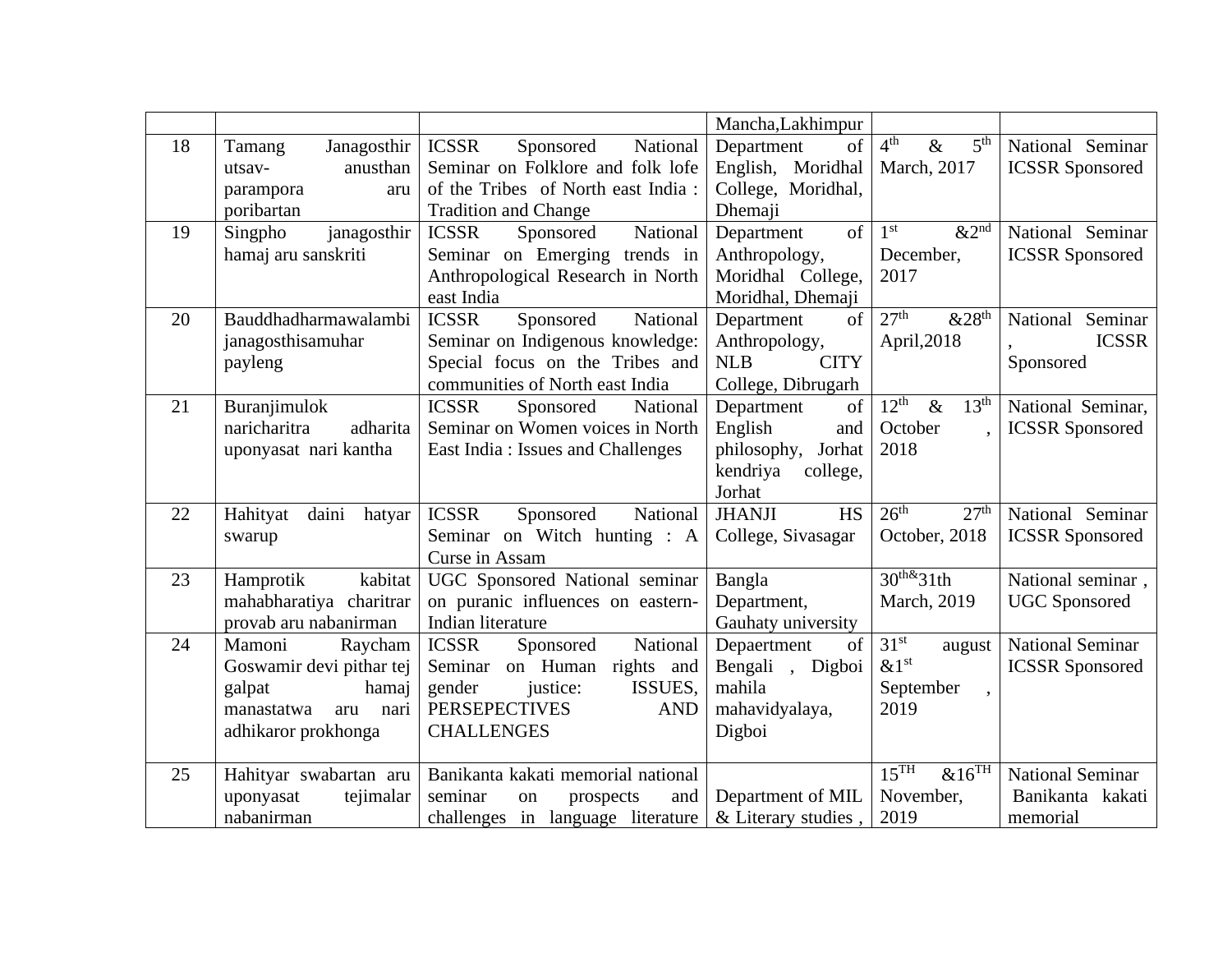|    |                                                                                     | and culture : the Indian situation                            | gauhaty university<br>and CILA                                                                                                                        |                                                             |                         |
|----|-------------------------------------------------------------------------------------|---------------------------------------------------------------|-------------------------------------------------------------------------------------------------------------------------------------------------------|-------------------------------------------------------------|-------------------------|
| 26 | Rabhar<br><b>Bisnuprasad</b><br>Abhibhakhan<br>$\mathcal{L}$<br>eti<br>parjyalosana | National seminar on Bishnu Prasad<br>Rabha and Indian Culture | Department<br>Bengali, st, paul<br>cathedral college,<br>Kolkata,<br>$\&$<br>of<br>department<br>Assamese, North<br>lakhimpur college(<br>autonomous) | of $\mid 17^{th}$<br>&17 <sup>th</sup><br>February<br>,2020 | <b>National Seminar</b> |

### **(c) REGIONAL SEMINAR PAPER PRESENTED:**

| S/No             | <b>Name of Seminar</b>                                                | <b>Title of Paper</b>                              | <b>Venue/Date</b>                                                           | <b>Organization</b>                                    |
|------------------|-----------------------------------------------------------------------|----------------------------------------------------|-----------------------------------------------------------------------------|--------------------------------------------------------|
| 1                | Sociological Inquiry in<br>Assamese Drama and<br><b>Novel</b>         | Arupa Patangia Kalitar<br>Upanyasat Naribadi Cinta | Deptt. of Assamese<br>D.D.R. College, Chabua, 14 <sup>th</sup><br>Nov./2007 | Deptt. of Assamese<br>D.D.R. College, Chabua           |
| $\overline{2}$ . | Music of Assam:<br>Heritage and tradition                             | Borphukanar geet eti bislesan                      | Moran College : $12^{th}$ & $13^{th}$ Oct<br>/2010                          | Moran College Sivasagar                                |
| 3.               | Assamese language,<br>literature, culture and<br>Laksminath Bezboruah | Bezboruar buranjimulak nat<br>Jaymoti Konwari      | Forkating College : $30^{th}$ & 1 <sup>st</sup><br>Oct /2011                | Department of Assamese,<br>Forkating College, Golaghat |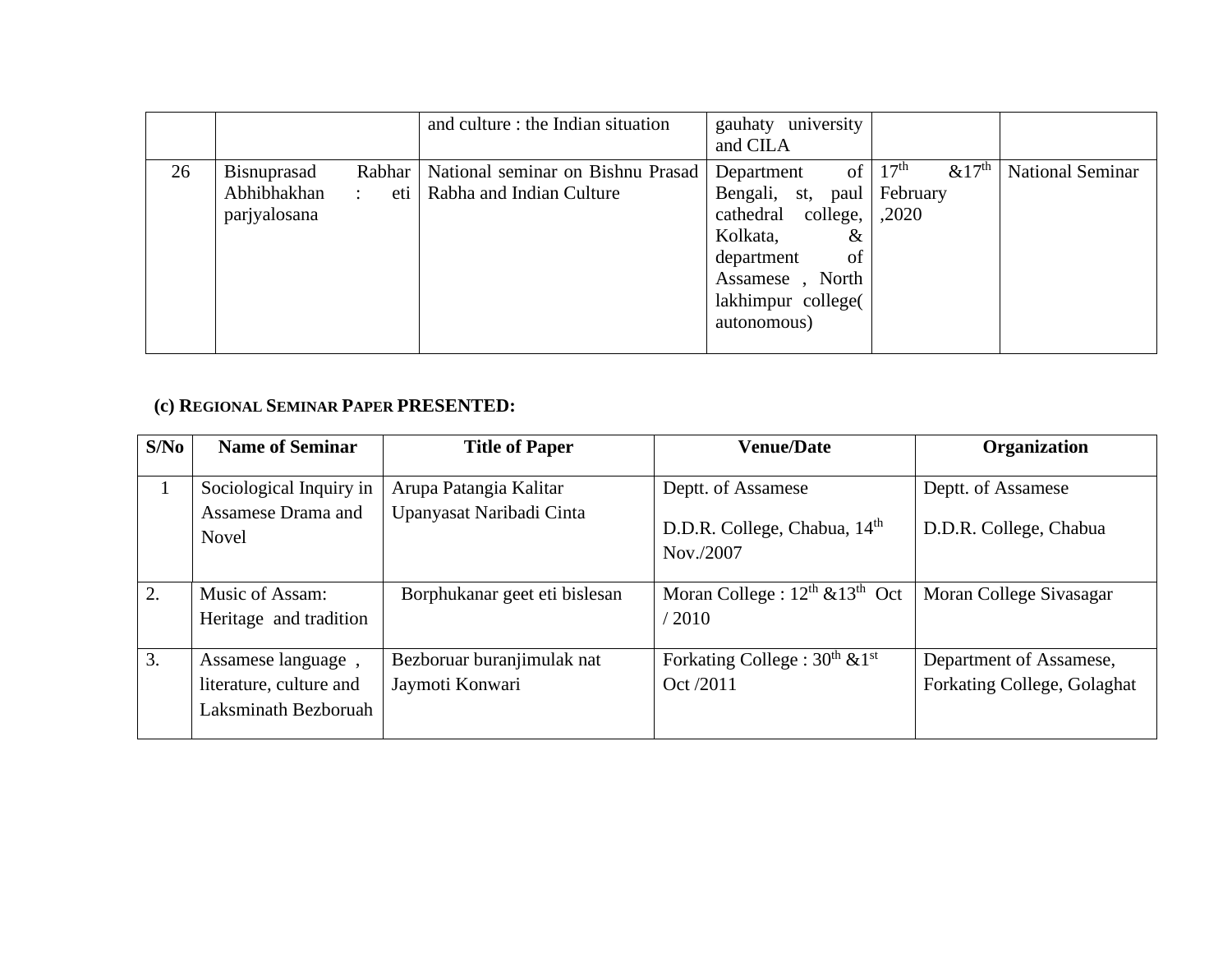### **(d) LOCAL SEMINAR PAPER PRESENTED:**

| S/No | Name of         | Title of paper                                                                                             | <b>Venue/Date</b>                                                        | Organization                                   |
|------|-----------------|------------------------------------------------------------------------------------------------------------|--------------------------------------------------------------------------|------------------------------------------------|
|      | <b>Seminar</b>  |                                                                                                            |                                                                          |                                                |
| 1.   | Ph.D. seminar   | Ujani Asomar Tai Khamyang sakalar                                                                          | Assamese                                                                 | Department of Assamese/                        |
|      |                 | dharmiya utshab-anusthan                                                                                   | Department, DU,                                                          | Dibrugarh Unversity                            |
|      |                 |                                                                                                            | 19/08/2011                                                               |                                                |
|      | . Ph.D. seminar | Ujani Asomar bauddhadharmawalambi<br>hakalar sanken utsav:ek tulanamulak<br>adhyayan                       | Assamese<br>Department, DU,<br>26/08/2014                                | Department of Assamese/<br>Dibrugarh Unversity |
| 3.   | Ph.D. seminar   | bauddhadharmawalambi<br>Ujani<br>aasmar<br>janagosthisamuhar<br>utsav-anusthan:ek<br>tulanamulok addhyayan | DRC,<br>Assamese<br>department, Dibrugarh<br>university, August,<br>2014 | D.university                                   |

### **E. b. Research papers published:**

### **(i) Refereed Journals :**

| S/No | <b>Title of the Paper</b>                                                       | <b>Name of the Journal</b>                                         | <b>Year of Published</b> |
|------|---------------------------------------------------------------------------------|--------------------------------------------------------------------|--------------------------|
| ī.   | Borphukanar geet: Eti Bislesan                                                  | Asom sahitya sabha patrika, a research journal<br>of sahitya sabha | 2010/Dec                 |
| 2.   | Ujani Asomar Buddha<br>dharmawalambi Mogboruah<br>sampradayar<br>Utsav-anusthan | Asom sahitya sabha patrika, a research journal<br>of sahitya sabha | 2012/March               |
|      | Bhupen Hazarikar geetat manabata                                                | GORIYASHI, ISSN NO.2349-5324                                       | 2012/Nov                 |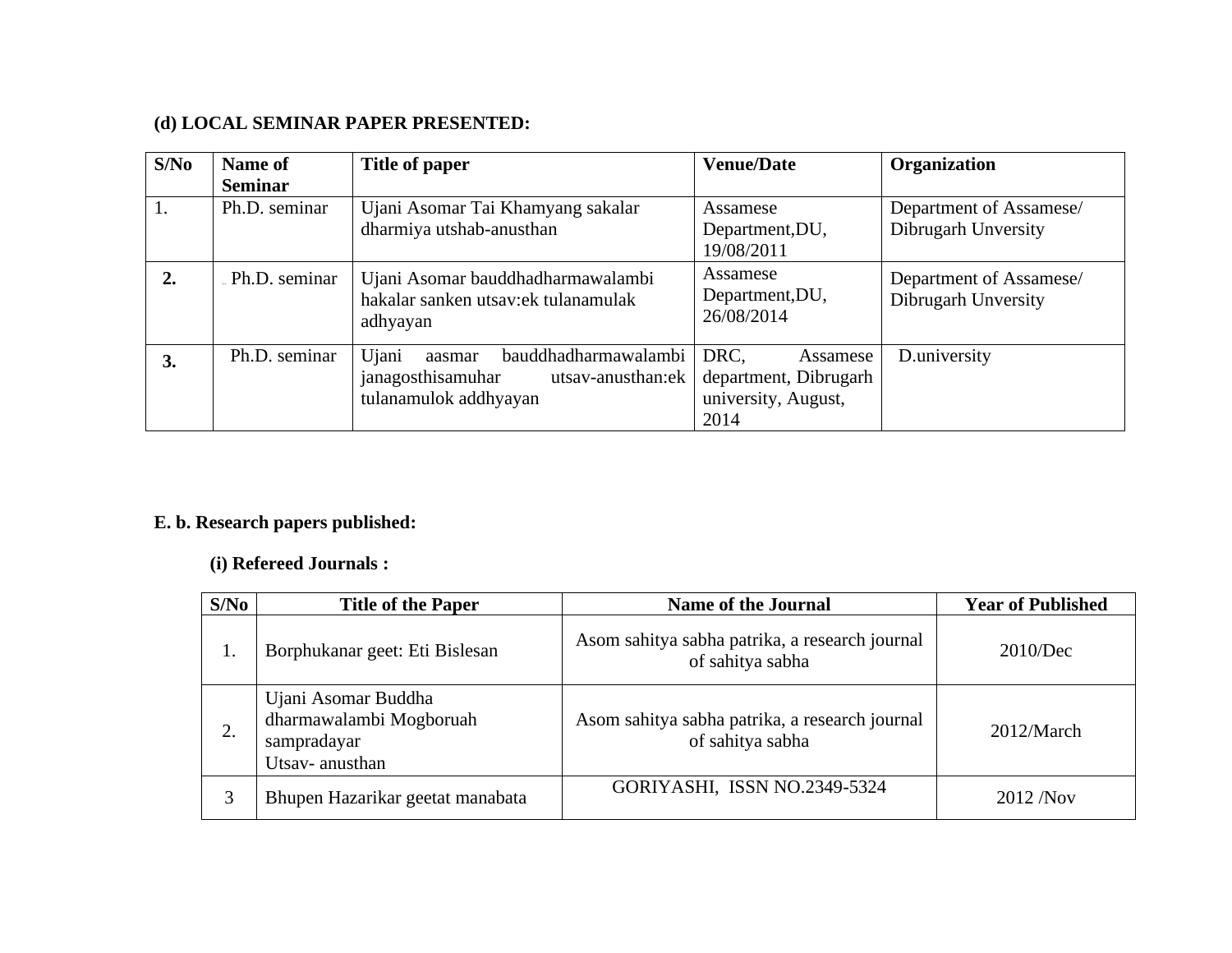| $\overline{4}$ | Ujani asamar tai khamyang hakalar      | PRANTASWAR, ISSN NO. 2231-6760    | July / 2014 |
|----------------|----------------------------------------|-----------------------------------|-------------|
|                | utsav anusthan $(31-54)$               |                                   |             |
|                | Dr Bhupen Hazarikar geetat hamaj       | GORIYASHI, ISSN NO.2349-5324      | 2016        |
| 5              | paribartanar dristibhangi. Page-39     |                                   |             |
|                |                                        |                                   |             |
|                | Asamiya bhashat tulanamulok            | KHOJ, ISSN NO.2278-5272           |             |
| 6              | sahityar tatwik dishar dishar sinta    |                                   | 2015        |
|                | sarsa                                  |                                   |             |
|                | Biswayan aru Asamar krishi             | CHIRANTAN CHINTAN, ISSN 2278-4756 | 2016        |
| 7              | sanskriti, page-46-55                  |                                   |             |
|                |                                        |                                   |             |
|                |                                        |                                   |             |
|                | bauddha<br>Ujani<br>asamar             | KHOJ, ISSN NO.2278-5272           | 2017        |
|                | dharmawalambi tamang janagosthir       |                                   |             |
| 8              | kshetravittik<br>ek<br>utsay-anusthan: |                                   |             |
|                | addhyayan,"                            |                                   |             |
|                |                                        |                                   |             |
| 9              | Ila borgohain r Buranjimulok uponyas   | CHIRANTAN CHINTAN, ISSN 2278-4756 | 2018        |
|                |                                        |                                   |             |
| 10             | Singpho janagosthir samaj sanskriti    | KARSHAN, ISSN-2394-5672           | 2018        |
| 11             | Mamoni raysam Goswamir 'devi           | Anweshan, ISSN-                   | 2018        |
|                | pithar tej' galpat MANASTATWA          |                                   |             |
|                |                                        |                                   |             |
|                |                                        |                                   |             |

## **(ii) Conference proceedings as full papers :**

| . .      | Arupa Patangia Kalitar | SOCIOLOGICAL INQUERY IN ASSAMESE DRAMA AND                           | 2008/ March |
|----------|------------------------|----------------------------------------------------------------------|-------------|
|          | Upanyasat Naribad      | NOVEL, a anthology of research papers presented in a UGC             |             |
|          |                        | sponsored seminar held at D.D.R.College, Chabua                      |             |
| <u>.</u> | The marriage system of | THE TAI.a                                                            | 2009/March  |
|          | the                    | collection of research papers presented in the international seminar |             |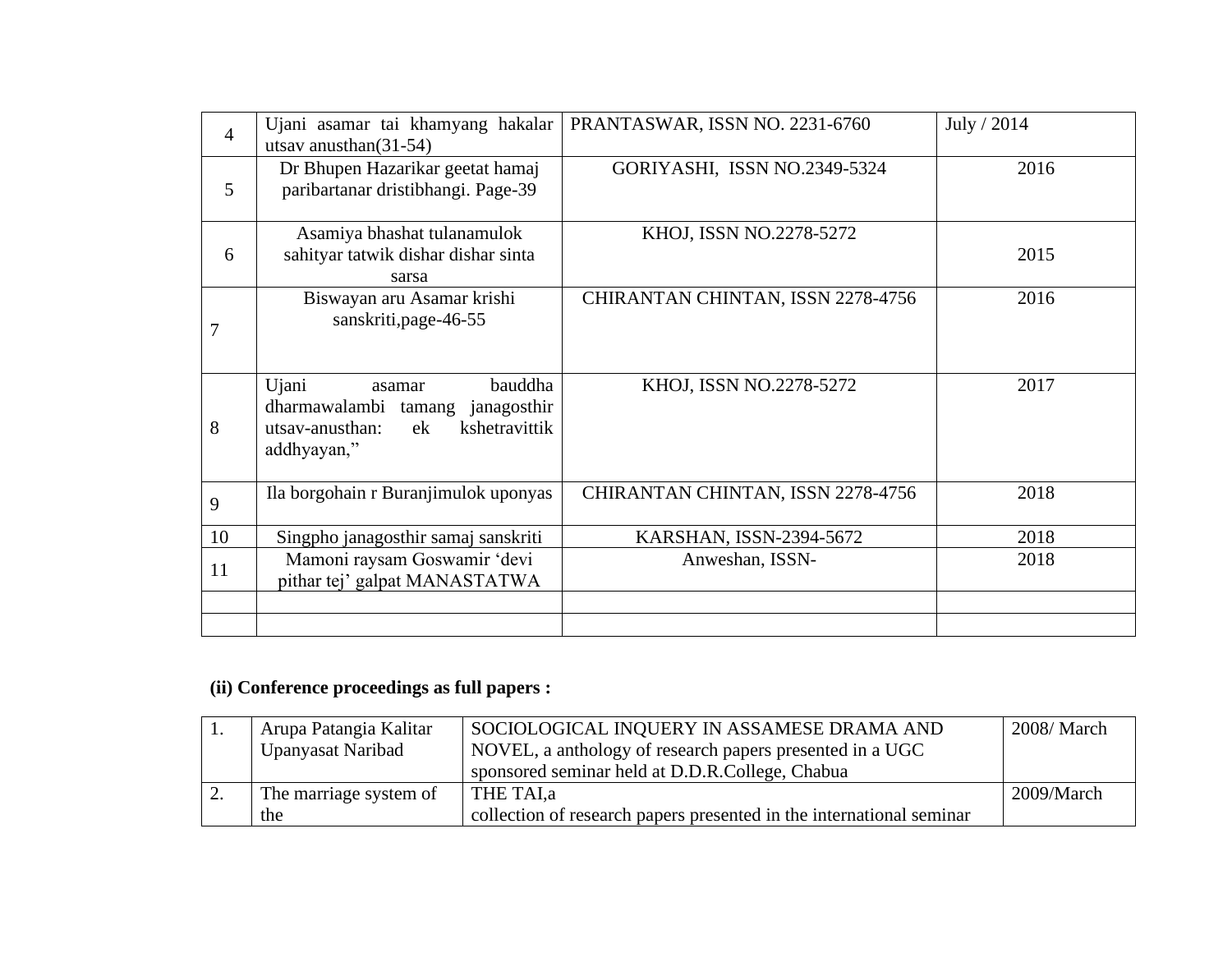|                  | Tai-Turung of Assam      | held in Silpagram, NE Cultural Zone centre, Guwahati |               |
|------------------|--------------------------|------------------------------------------------------|---------------|
| 3                | Adhunik asomiya          | BHARATIYA NATAK PARAMPORA ARU PORIBARTAN,            | Nov/          |
|                  | natakat ankia natar      | H.C.D.G College, Sivasagar                           | 2012          |
|                  | provab                   |                                                      |               |
| $\overline{4}$ . | Sankardevar ankiya natar | SANKARDEV SAHITYA KALA AARU DARSAN, SPP college,     | 2011          |
|                  | bakya binyas             | Namti, purbanchal prokash,                           |               |
|                  |                          |                                                      |               |
| $\overline{5}$   | Mamoni raysam            |                                                      | 2019          |
|                  | Goswamir 'devi pithar    | Human Rights & Gender justice vol-3                  | $ISBN - 978-$ |
|                  | tej' galpat SAMAJ        |                                                      | 93-89694-03-  |
|                  | <b>MANASTATWA ARU</b>    |                                                      | 01            |
|                  | <b>NARI ADHIKAROR</b>    |                                                      |               |
|                  | <b>PROSANGA</b>          |                                                      |               |

### **II. Research Publications :**

## **(i) Reference Books by state Level publishers :**

| S/No | Name of the | Name of the publisher | <b>Year of</b>      | <b>IS BN</b>           |
|------|-------------|-----------------------|---------------------|------------------------|
|      | book        |                       | published           |                        |
|      | Adhunik     | Purbanchal Prakash,   | $1st$ edition :2009 | ISBN 978-81-7213-150-0 |
|      | Asomiya     | Jaswanta Road,        | $2nd$ print: 2011   |                        |
|      | Natyacinta  | Panbazar, Guwahati    | $3rd$ print 2012    |                        |
|      |             |                       |                     |                        |

**(ii) Chapter in edited books by state level publishers :** 

| S/No | Title of the article | Name of the book | Name of the editor | Year of  | <b>ISBN</b> |
|------|----------------------|------------------|--------------------|----------|-------------|
|      |                      |                  |                    | publishe |             |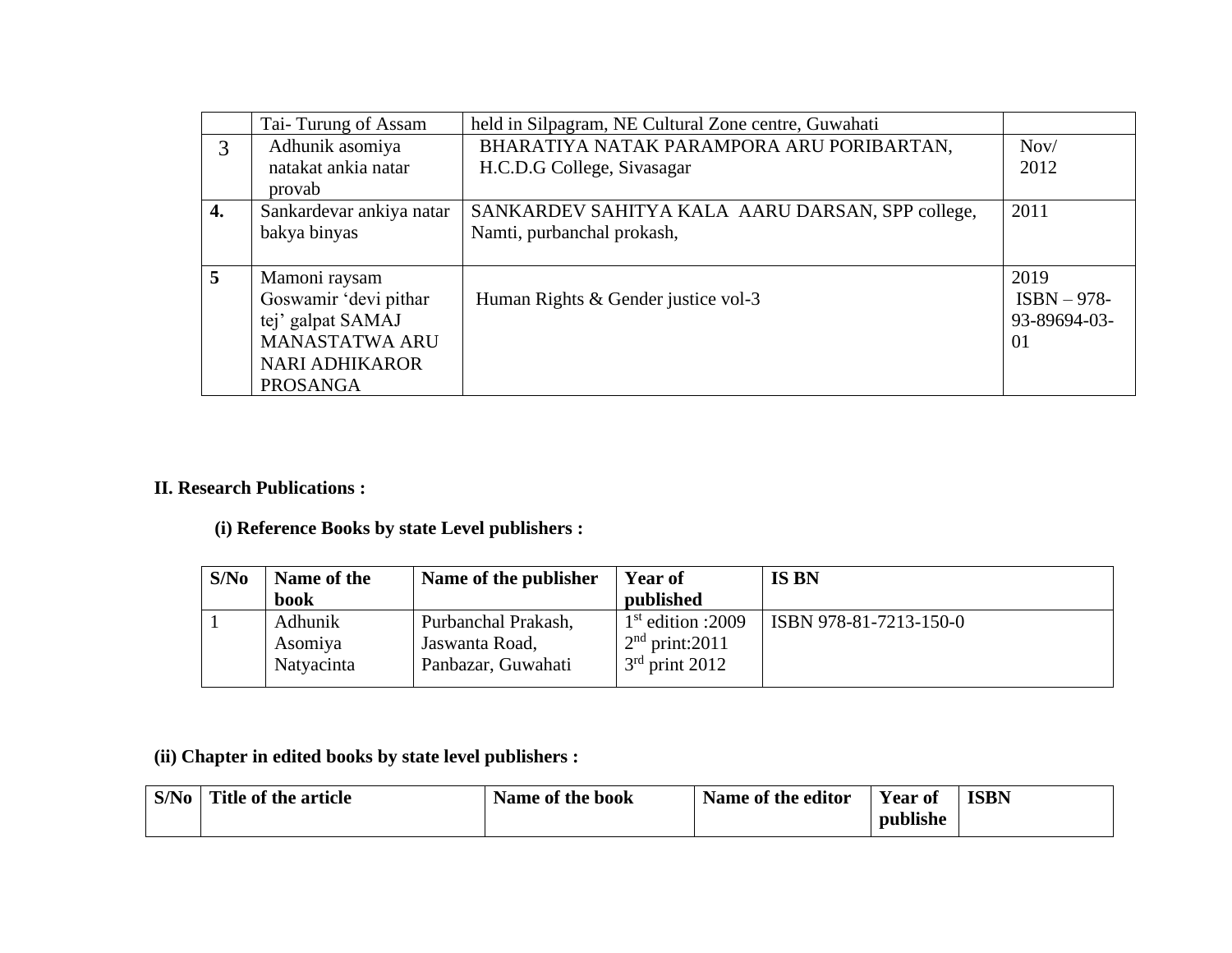|                |                                                                                                                |                                                                                |                                                  | $\mathbf d$             |                                   |
|----------------|----------------------------------------------------------------------------------------------------------------|--------------------------------------------------------------------------------|--------------------------------------------------|-------------------------|-----------------------------------|
| $\mathbf{1}$   | Ajukha galpar samagrik bisleson                                                                                | Asomiya cutigalpar<br>alucana,                                                 | Sailenjit Sarmah                                 | 2010.De<br>$\mathbf{C}$ | ISBN: 978-81-<br>244-0089-0       |
| $\overline{2}$ | Mamoni Raysam Guswamir udang<br>bakac galpar ek samagrik alucona                                               | Bhasa sahityar samiksan                                                        | Kakali Sonowal                                   | 2011                    | ISBN: 978-81-<br>7213-128-9       |
| $\overline{3}$ | Ekabinsa satikar pratham dasakat<br>rasita Ila Borgohainr buranjimulak<br>upanyas                              | Sampratik asomiya<br>sahitya                                                   | Monjit Singh                                     | 2012/Ma<br>rch          | <b>ISBN 97881</b><br>92283166     |
| $\overline{4}$ | <b>Bhupen Hazarikar</b><br>Geetat Manabatabad                                                                  | <b>Bhupen Hazarikar Geet</b><br>Aru Kabitar<br><b>Bislesanatmak</b><br>alucana | Sailenjit Sarmah                                 | 2012/N<br><b>OV</b>     | ISBN 978-93-<br>244-0041-3        |
| 5              | Kripabar borboruar "uvatoni"t<br>byanga hasyarasar jariyate<br>prakasita samaj sasetanata (page-<br>78)        | Swarnayan                                                                      | Biren Boruah.<br>Ed.<br>Dibru college            | 2014                    | ISBN No.<br>978-93-82283-68-<br>3 |
| 6.             | Ujani<br>asamar<br>bauddhadharmawalambi<br>janagosthisamuhar sanken utsav:<br>ek tulanamulak adhyayan page-592 | Mosaic,                                                                        | ed. Mitali Boruah &<br>Jyotima Phokan            | 2014                    | ISBN NO. 978-<br>93-82283-91-1    |
| 7.             | Kripabor Borboruahr uvatonit tibra<br>byanga<br>hahanuvutihusak<br>aaru<br>hasyarakh                           | Adhunik<br>Asomiya<br>sahityar<br>Agradut<br>Lakshminathn<br>Bezboruah,        | ed.<br>Sailenjit<br>Sarmah                       | 2014                    |                                   |
| 8              | Asamar bauddhadharmawalambi<br>janagosthisamuhar<br>abauddhadharmiya utsav                                     | Manoratha,                                                                     | Lakhyajit<br>ed.<br>Buragohain & Nitin<br>Lahkar | 2015                    | ISBN No.<br>978-81-92177-99-      |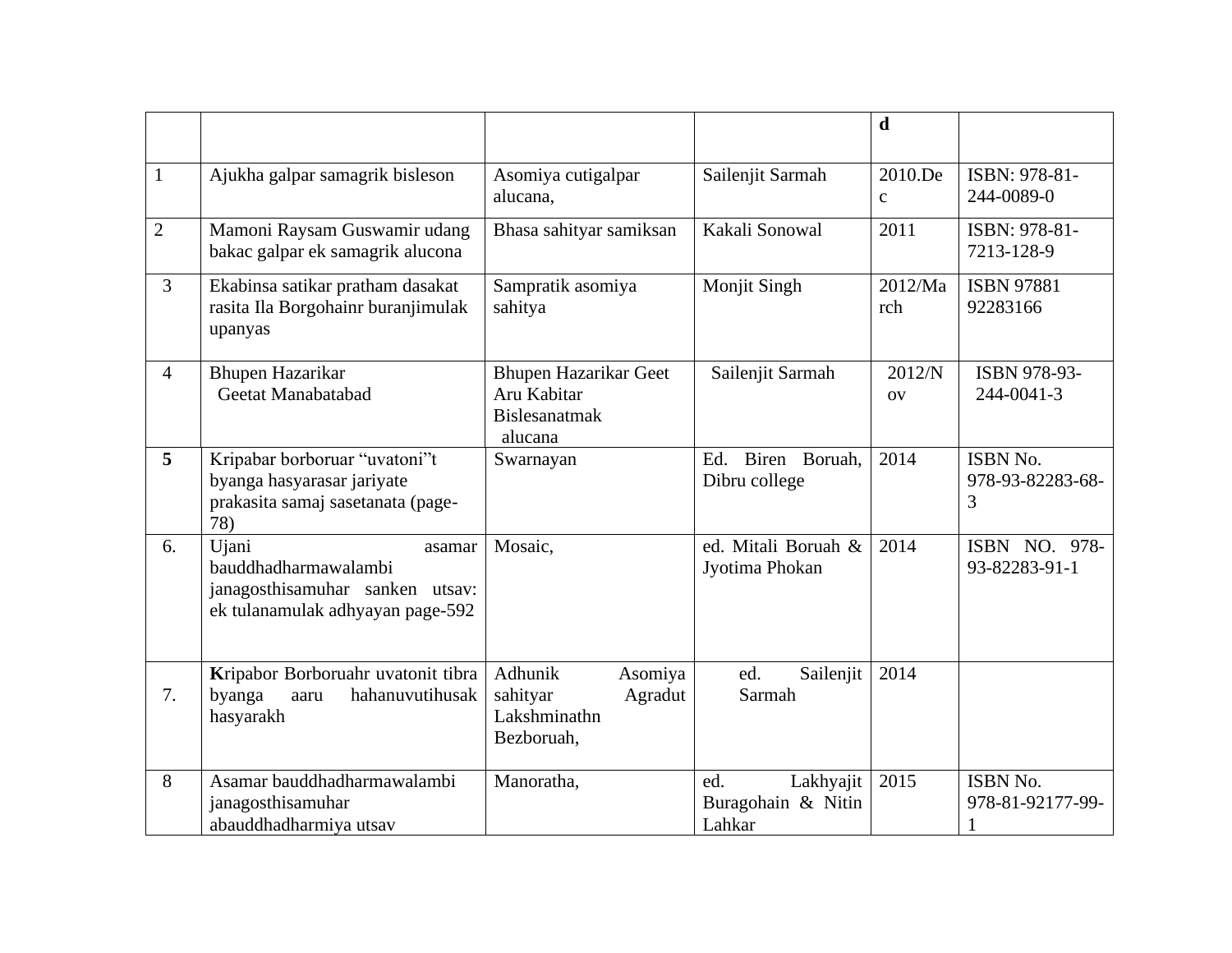|    | anusthansamuhat bauddha dharmar<br>provab ar protifalan, Page-162-169                                  |                                                      |                                                                 |               |                              |
|----|--------------------------------------------------------------------------------------------------------|------------------------------------------------------|-----------------------------------------------------------------|---------------|------------------------------|
| 9  | Dibrugarh mandalar mahabidyalay<br>samuhar samu parisay, page-190                                      | Dibrugarh,                                           | ed.Biren<br>Boruah, &<br>Ashifa Sobhan                          | 2015          | 978-81-92178-12-             |
| 10 | Ujani asamar<br>bauddhadharmawalambi<br>janagosthisamuhar krishivittik<br>utsav – anusthan, page-28-36 | janagosthiya<br>Asamar<br>krishivittik utsav parban, | Jyotirekha<br>ed.<br>Dr<br>$\&$<br>Runumi<br>Gogoi<br>Sonowal   | 2015          | 978-81-92994-42-<br>$\theta$ |
| 11 | Banijyik bishay samparkiya patra<br>likhan, page 149-166                                               | Banijya sahitya aru<br>bibidh prasanga,              | Mausumi<br>Dr<br>ed.<br>Dutta $\&$<br>Lakhyajit<br>Buragohain   | 2016          | 978-81-92178-42-<br>4        |
| 12 | DHAKONI ,page-89-93                                                                                    | Kramabikashat asamiya<br>chutigalpa                  | Ed.Satyendra<br><b>Bordoloi</b><br>$\&$<br>Dr<br>Padma Hazarika | 2016          | 978-93-5105-240-             |
| 13 | Arupa patangia kalitar uponyasat<br>naribadi sinta, page-277-285                                       | Emancipating women,                                  | ed. By Dr. Marami<br>Goswami & Bobita<br>Das                    | 2016/<br>Dec. | 978-93-84095-41-<br>3        |

| 14 | Kengsam kenglangor uponyas 'LANKAI | Janajatiya mulor Asamiya     | Ed. Prafulla Gogoi & | August,    | 978-93-82056-53-9 |
|----|------------------------------------|------------------------------|----------------------|------------|-------------------|
|    | ARU THAKNANG'                      | auponyasikhar uponyash       | Dr. Chitrajit Saikia | 2017       |                   |
| 15 | Bhupen hazarikar geetot samaj      | Sirajugamiya byaktitwa       | Ed. By Dr. Arpana    | January    | 81-7339-2384      |
|    | chetana                            |                              | Konwar               | 2018       |                   |
| 15 | Gohainboruah r ' GAONBUHA' natak   | Sahitya kandari padmanath    | Ed. Nibedita borah   | January    | 978-93-5291-924-6 |
|    | eti bisleshan                      | gohainboruar jivan aru kriti | Handique             | 2018       |                   |
| 16 | Saradakanta Bordoloi natak         | Asomiya Natya parikroma      | Ed. Amal Chandra Das | February   | 978-81-933536-7-7 |
|    |                                    |                              |                      | 2018       |                   |
| 17 | Chin aru Thailandor Taihakalar     | Asamiya bhraman sahitya      | Ed. Bhupen Saikia &  | August,    | 978-93-84679-89-7 |
|    | janajivanar patabhumit likha       | samikhya                     | Dr. Chitrajit Saikia | 2018       |                   |
|    | keikhonman bhramanmulok grantha    |                              |                      |            |                   |
| 18 | Satra sikhyak, pathyakram,         | <b>GAURAV</b>                | ED. Lakhyajit        | September, | 978-81-938058-1-7 |
|    | karmasanskriti aru bartaman samay  |                              | Buragohain           | 2018       |                   |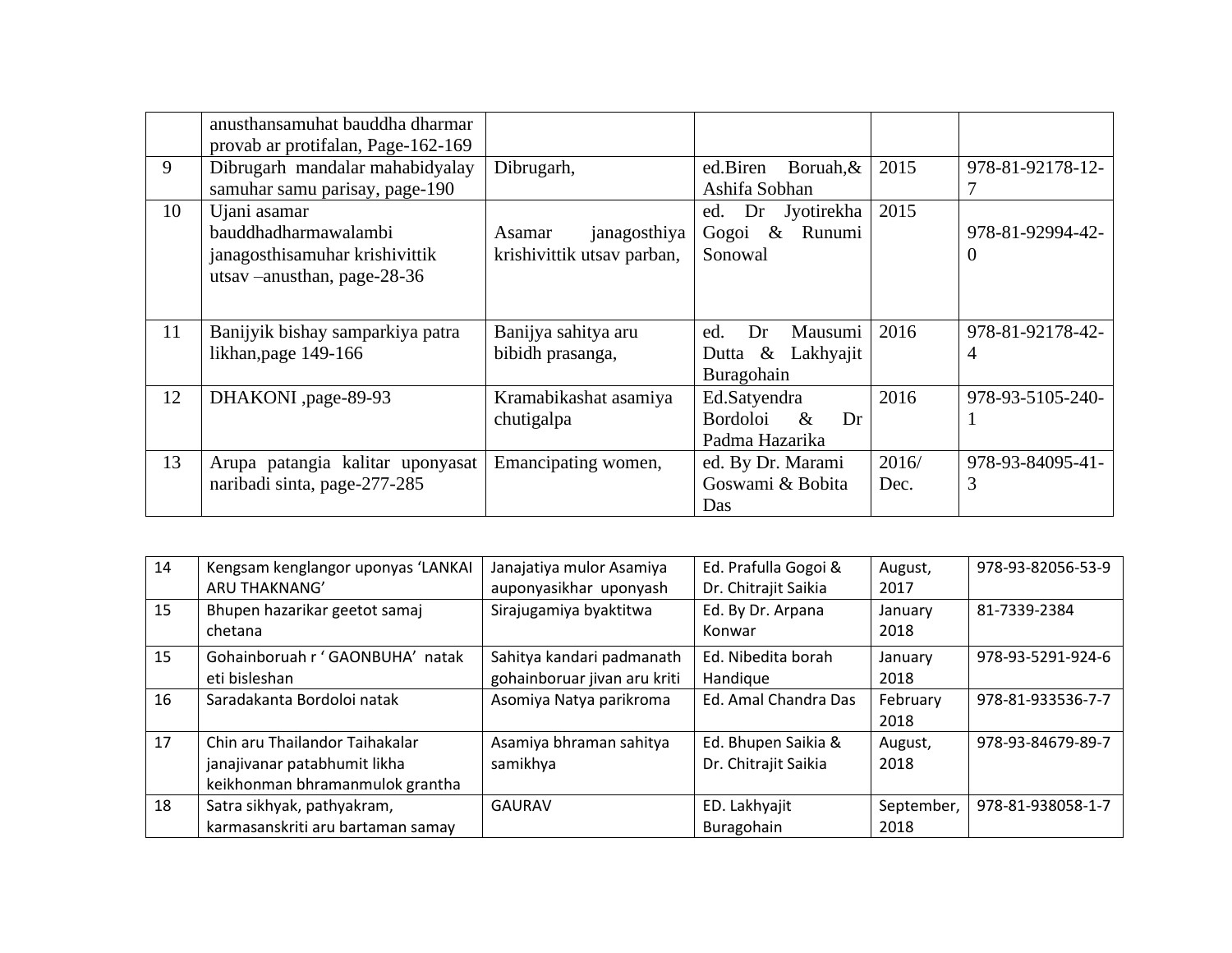| Abhinandan Grantha<br>Hazarika & Dr. Biju<br>Moran<br>20<br>Ed. Pallabi Boruah &<br>2019<br>978-93-88645-33-1<br>Sahityat daini hatyar swarup<br>Violence against women<br>issues and solution<br>Dr. Babita Das<br>21<br>Buranjimulak nari Charitra adharita<br>Dr. Marami Taklukdar<br>March<br>Uutar pub bharatatnarir<br>978-81-936466-4-9<br>uponyasat nari kantha<br>sthan sasamoyik prasanga<br>& Dr. Swapna Nath<br>2019<br>Ekhon sarthak adhunik tragedy<br>Ed. Anubhab Parasar<br><b>July 2019</b><br>Arun Sarmar Jivan aru<br>$\overline{\phantom{a}}$<br>22<br>& Thaneswar Malakar<br>Sahitya<br>23<br>Bauddhadharmawalambi<br>September<br>978-81-943045-0-0<br>PARISILAN<br>Ed. Dr. Bimal<br>janagosthisamuhar PAYLENG: Ek<br>Majumdar<br>2019<br>khetrabhittik adhyayan<br>24<br>Ila Borgohain r KURANGANAYANI<br>Ekabinsa satikar asamiya<br>Ed. Jayanta Dutta &<br>978-93-89196-13-9<br>January<br>Geetasree Saikia<br>,2020<br>uponyas<br>24<br>Ratna Duttar DITIYA<br>Ekabinsa satikar asamiya<br>Ed. Jayanta Dutta &<br>978-93-89196-13-9<br>January<br>Geetasree Saikia<br>,2020<br>uponyas<br>25<br>Mridul Sarmah r uponyash Tejimolar<br>Samaj Sahitya Sanskriti<br>Dr. Chitrajit Saikia<br>978-93-89694-07-9<br>makor sadhu<br>Jan 2020<br>Moung dun chun kham<br>26<br>Ila Borgohainr buranjimulok<br>Manashi Gogoi<br>Dec, 20 | 19 | Bhimkanta Boruah sir            | Dr. Bhimkanta Boruah | Ed. Dr. Jyotirekh | 2018 | 978-93-82283-64-5 |
|---------------------------------------------------------------------------------------------------------------------------------------------------------------------------------------------------------------------------------------------------------------------------------------------------------------------------------------------------------------------------------------------------------------------------------------------------------------------------------------------------------------------------------------------------------------------------------------------------------------------------------------------------------------------------------------------------------------------------------------------------------------------------------------------------------------------------------------------------------------------------------------------------------------------------------------------------------------------------------------------------------------------------------------------------------------------------------------------------------------------------------------------------------------------------------------------------------------------------------------------------------------------------------------------------------------------------------------------------------|----|---------------------------------|----------------------|-------------------|------|-------------------|
|                                                                                                                                                                                                                                                                                                                                                                                                                                                                                                                                                                                                                                                                                                                                                                                                                                                                                                                                                                                                                                                                                                                                                                                                                                                                                                                                                         |    |                                 |                      |                   |      |                   |
|                                                                                                                                                                                                                                                                                                                                                                                                                                                                                                                                                                                                                                                                                                                                                                                                                                                                                                                                                                                                                                                                                                                                                                                                                                                                                                                                                         |    |                                 |                      |                   |      |                   |
|                                                                                                                                                                                                                                                                                                                                                                                                                                                                                                                                                                                                                                                                                                                                                                                                                                                                                                                                                                                                                                                                                                                                                                                                                                                                                                                                                         |    |                                 |                      |                   |      |                   |
|                                                                                                                                                                                                                                                                                                                                                                                                                                                                                                                                                                                                                                                                                                                                                                                                                                                                                                                                                                                                                                                                                                                                                                                                                                                                                                                                                         |    |                                 |                      |                   |      |                   |
|                                                                                                                                                                                                                                                                                                                                                                                                                                                                                                                                                                                                                                                                                                                                                                                                                                                                                                                                                                                                                                                                                                                                                                                                                                                                                                                                                         |    |                                 |                      |                   |      |                   |
|                                                                                                                                                                                                                                                                                                                                                                                                                                                                                                                                                                                                                                                                                                                                                                                                                                                                                                                                                                                                                                                                                                                                                                                                                                                                                                                                                         |    |                                 |                      |                   |      |                   |
|                                                                                                                                                                                                                                                                                                                                                                                                                                                                                                                                                                                                                                                                                                                                                                                                                                                                                                                                                                                                                                                                                                                                                                                                                                                                                                                                                         |    |                                 |                      |                   |      |                   |
|                                                                                                                                                                                                                                                                                                                                                                                                                                                                                                                                                                                                                                                                                                                                                                                                                                                                                                                                                                                                                                                                                                                                                                                                                                                                                                                                                         |    |                                 |                      |                   |      |                   |
|                                                                                                                                                                                                                                                                                                                                                                                                                                                                                                                                                                                                                                                                                                                                                                                                                                                                                                                                                                                                                                                                                                                                                                                                                                                                                                                                                         |    |                                 |                      |                   |      |                   |
|                                                                                                                                                                                                                                                                                                                                                                                                                                                                                                                                                                                                                                                                                                                                                                                                                                                                                                                                                                                                                                                                                                                                                                                                                                                                                                                                                         |    |                                 |                      |                   |      |                   |
|                                                                                                                                                                                                                                                                                                                                                                                                                                                                                                                                                                                                                                                                                                                                                                                                                                                                                                                                                                                                                                                                                                                                                                                                                                                                                                                                                         |    |                                 |                      |                   |      |                   |
|                                                                                                                                                                                                                                                                                                                                                                                                                                                                                                                                                                                                                                                                                                                                                                                                                                                                                                                                                                                                                                                                                                                                                                                                                                                                                                                                                         |    |                                 |                      |                   |      |                   |
|                                                                                                                                                                                                                                                                                                                                                                                                                                                                                                                                                                                                                                                                                                                                                                                                                                                                                                                                                                                                                                                                                                                                                                                                                                                                                                                                                         |    |                                 |                      |                   |      |                   |
|                                                                                                                                                                                                                                                                                                                                                                                                                                                                                                                                                                                                                                                                                                                                                                                                                                                                                                                                                                                                                                                                                                                                                                                                                                                                                                                                                         |    |                                 |                      |                   |      |                   |
|                                                                                                                                                                                                                                                                                                                                                                                                                                                                                                                                                                                                                                                                                                                                                                                                                                                                                                                                                                                                                                                                                                                                                                                                                                                                                                                                                         |    |                                 |                      |                   |      |                   |
|                                                                                                                                                                                                                                                                                                                                                                                                                                                                                                                                                                                                                                                                                                                                                                                                                                                                                                                                                                                                                                                                                                                                                                                                                                                                                                                                                         |    |                                 |                      |                   |      |                   |
|                                                                                                                                                                                                                                                                                                                                                                                                                                                                                                                                                                                                                                                                                                                                                                                                                                                                                                                                                                                                                                                                                                                                                                                                                                                                                                                                                         |    |                                 |                      |                   |      |                   |
|                                                                                                                                                                                                                                                                                                                                                                                                                                                                                                                                                                                                                                                                                                                                                                                                                                                                                                                                                                                                                                                                                                                                                                                                                                                                                                                                                         |    |                                 |                      |                   |      |                   |
|                                                                                                                                                                                                                                                                                                                                                                                                                                                                                                                                                                                                                                                                                                                                                                                                                                                                                                                                                                                                                                                                                                                                                                                                                                                                                                                                                         |    |                                 |                      |                   |      |                   |
|                                                                                                                                                                                                                                                                                                                                                                                                                                                                                                                                                                                                                                                                                                                                                                                                                                                                                                                                                                                                                                                                                                                                                                                                                                                                                                                                                         |    |                                 |                      |                   |      |                   |
|                                                                                                                                                                                                                                                                                                                                                                                                                                                                                                                                                                                                                                                                                                                                                                                                                                                                                                                                                                                                                                                                                                                                                                                                                                                                                                                                                         |    |                                 |                      |                   |      |                   |
|                                                                                                                                                                                                                                                                                                                                                                                                                                                                                                                                                                                                                                                                                                                                                                                                                                                                                                                                                                                                                                                                                                                                                                                                                                                                                                                                                         |    | naricharitra adharita uponyasat |                      |                   |      |                   |
| narikantha                                                                                                                                                                                                                                                                                                                                                                                                                                                                                                                                                                                                                                                                                                                                                                                                                                                                                                                                                                                                                                                                                                                                                                                                                                                                                                                                              |    |                                 |                      |                   |      |                   |
| 27<br>Mridul Sarmar uponyash Tejimolar<br>Samaj Sahitya Sanskriti<br>Dr. Chitrajit Saikia<br>978-93-89694-07-9<br>Jan, 20                                                                                                                                                                                                                                                                                                                                                                                                                                                                                                                                                                                                                                                                                                                                                                                                                                                                                                                                                                                                                                                                                                                                                                                                                               |    |                                 |                      |                   |      |                   |
| makor sadhu                                                                                                                                                                                                                                                                                                                                                                                                                                                                                                                                                                                                                                                                                                                                                                                                                                                                                                                                                                                                                                                                                                                                                                                                                                                                                                                                             |    |                                 |                      |                   |      |                   |

ii. **Chapter in text book**

| SL. | Name of the chapter | Course name                       | Name of the publisher                           | Year of    | <b>ISBN</b>       |
|-----|---------------------|-----------------------------------|-------------------------------------------------|------------|-------------------|
| No  |                     |                                   |                                                 | published  |                   |
|     | <b>RUPALIM</b>      | ASSM:302<br>Major, Assamese drama | The Directorate of Distance<br>education, Dib.U | 2013, 2016 | 978-93-82785-34-7 |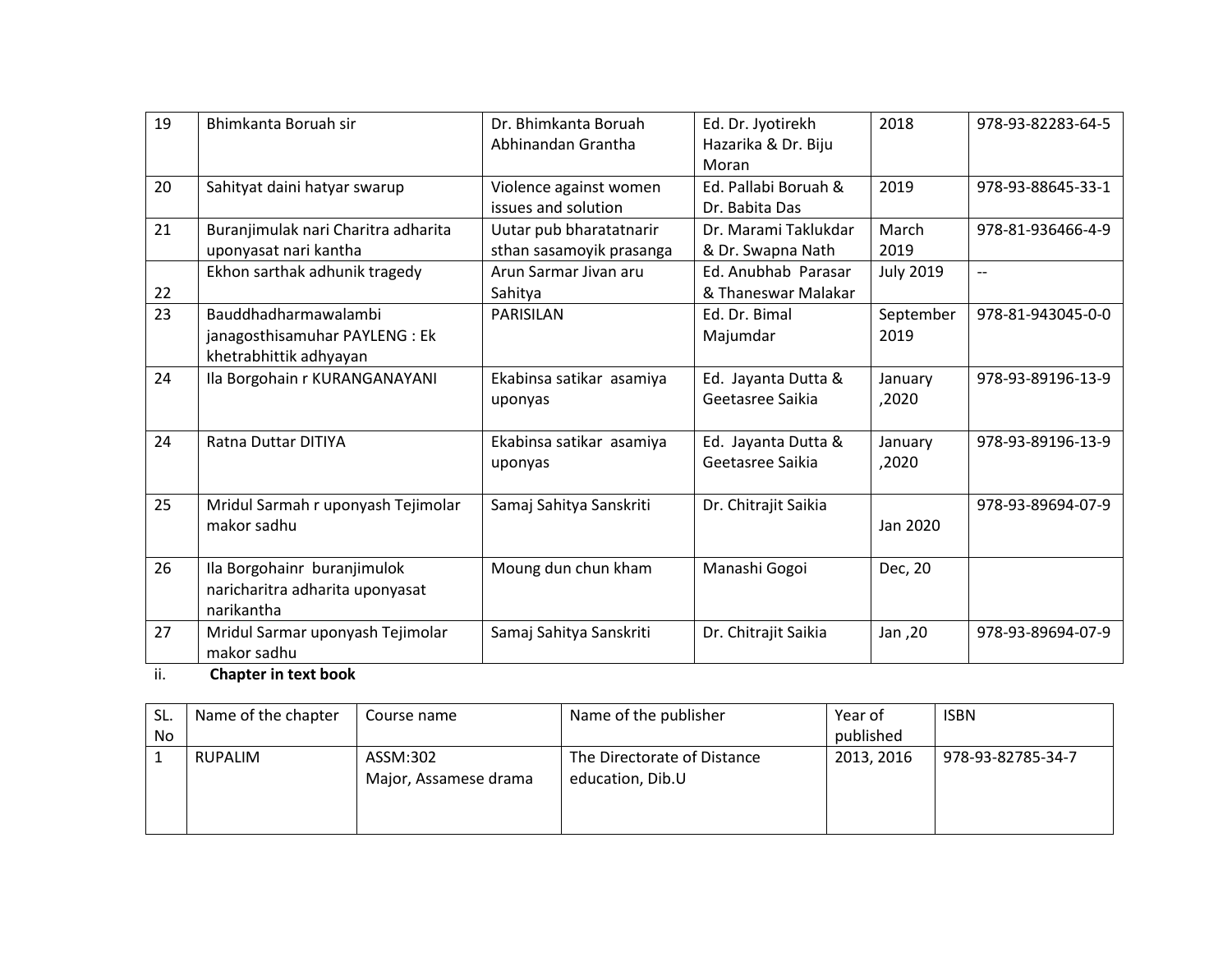| GAONBURHA  | DO.                                                                                | DO.                 | DO.             | DO                |
|------------|------------------------------------------------------------------------------------|---------------------|-----------------|-------------------|
| RAHASYABAD | C-4 HAHITYA TATWA,<br>dibrugarh university<br>ED- Dr. Hemanta Sarmah               | Saraswati prokashan | January<br>2020 | 978-93-82976-47-9 |
| RAHASYABAD | ASM-HC-2026<br>Hahitya samalosana,<br>gauhaty University<br>ED- Dr. Hemanta Sarmah | Saraswati prokashan | January<br>2020 | 978-93-82976-46-2 |

### **III. .(E) (iii) Other publications:**

## **A. Article published in edited books/Journals/Papers/ Souvenir by local publishers :**

| S/No           | Title of the article                                                                     | Name of the Book/journal/paper                                                                                             | <b>Year of</b><br>published     |
|----------------|------------------------------------------------------------------------------------------|----------------------------------------------------------------------------------------------------------------------------|---------------------------------|
| $\mathbf{1}$   | Asomiya Sahityat anubadar praujaniyata                                                   | MORIDHAL COLLEGE MAGAZINE, Dhemaji                                                                                         | 2002-03                         |
| $\overline{2}$ | Asomiya Samajar ekata aru Sankardevar<br>dharmar adhyatmik udarata                       | KAMALA LUSONA, A souvenir of 13 <sup>th</sup> conference of<br>Sankardeva Sangha Dhakuwa Khana Zila Sakha,<br>Lakhimpur    | $2004$ /Jan                     |
| 3              | Sampratik                                                                                | PRATIKHYAN, Dibrugarh, Budhbar                                                                                             | $2005/25$ <sup>th</sup> May     |
| 4              | 'Dinabandhu' aru kisu anubhab                                                            | <b>PRANTIK, the Assamese Fortnightly</b><br>Vol. XXIV, No.7                                                                | $2005/1 - 15$ <sup>th</sup> May |
| 5              | 'Balaka' Kabya puthit prakakhita<br>Biswakabi Rabindranathar Jibon<br>Samparkiya dharana | TRIBENI SANGAM, A souvenir of 13 <sup>th</sup> conference of<br>Dibrugarh Zila Madhya Engraji Sikhyak Santha,<br>Dibrugarh | 2008/April                      |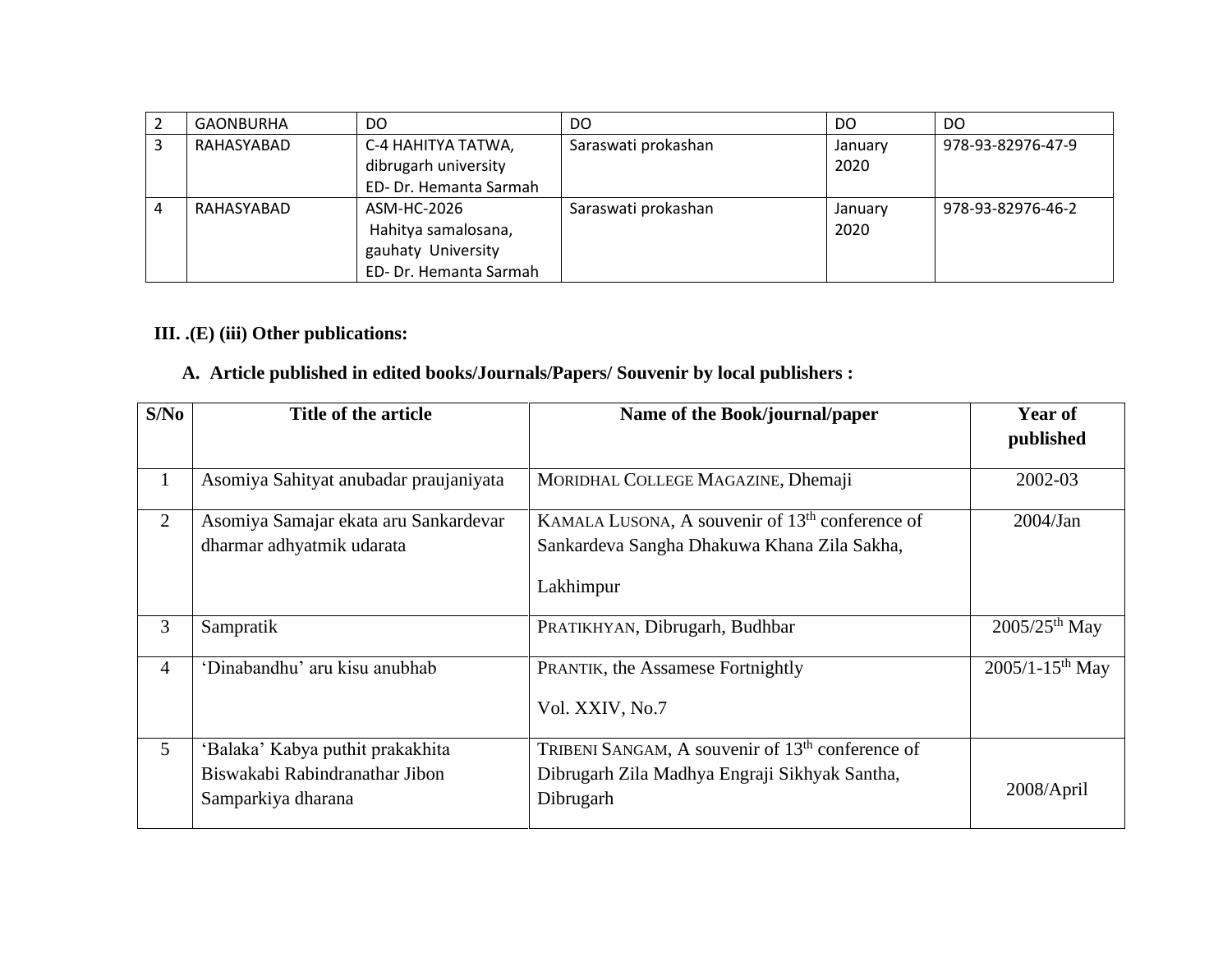| 6              | Asomar Tai-Turung Sakalar Bibah<br>Anusthan                                    | DAM PHI, A souvenir published on the occasion of Me-<br>Dam-Me-Phi, Tinsukia                                                                            | $2009$ /Jan                  |
|----------------|--------------------------------------------------------------------------------|---------------------------------------------------------------------------------------------------------------------------------------------------------|------------------------------|
| $\overline{7}$ | Bangla Bhasar Protham Abshard natok                                            | UDDIPTA, A souveior of Netaji Subash Chandra Basu<br>112 <sup>th</sup> Birth day celebration, Moranhat, Sivasagar                                       | $2009$ /Jan                  |
| 8              | Samajik Somosya Pradhan Nat-Magribar<br>Ajan                                   | ARUHON, A monthly journal, 3rd issue                                                                                                                    | 2009/March                   |
| 9              | Arun Shamar 'Purush' : Eti alukpat                                             | ARUHON, A monthly Journal, 4 <sup>th</sup> issue                                                                                                        | 2009/April                   |
| 10             | Karbi Sahitya aru Karbi lekhok Ek<br>awalukan                                  | ENAJOREE, A souvenir of 14 <sup>th</sup> Rongali Bihu Sanmilan,<br>Organised by Moran AASU                                                              | 2009/May                     |
| 11             | Pratham Asomiya prhasan 'kaniyar<br>Kirtan'                                    | ARUHON, A monthly journal, 6 <sup>th</sup> issue                                                                                                        | $2009$ /June                 |
| 12             | Nirmal Prava Bordoloir jibanar ek avas                                         | THE DAINIK JANAMBHUMI                                                                                                                                   | $2009/25$ <sup>th</sup> July |
| 13             | Asomiya Sahityat Natya Samalusanar<br>dhara                                    | MANCHA-CHILPA, A souvenir of Asom Sahitya Sabha<br>kendriya nat samaruh, Sivasagar                                                                      | 2009/Oct                     |
| 14             | Asomiya Bhasar Tulanamulak Sahityar<br>tattik disor Cinta-carsa : ek dristipat | VOTHATLANGSO, A souvenir of 6 <sup>th</sup> special session of<br>Asom Sahitya Sabha, Karbi Anglong                                                     | 2010/Feb                     |
| 15             | Sisur Bikasat Poriwasar pravab aru<br>sangathanar prayujoniyata                | SMRITI-GRANTHA, A souvenir published on the<br>occasion of 44 <sup>th</sup> Biennial Session of Dibrugarh Zila<br>Prathamik Siksak Sanmilani, Dibrugarh | 2010/April                   |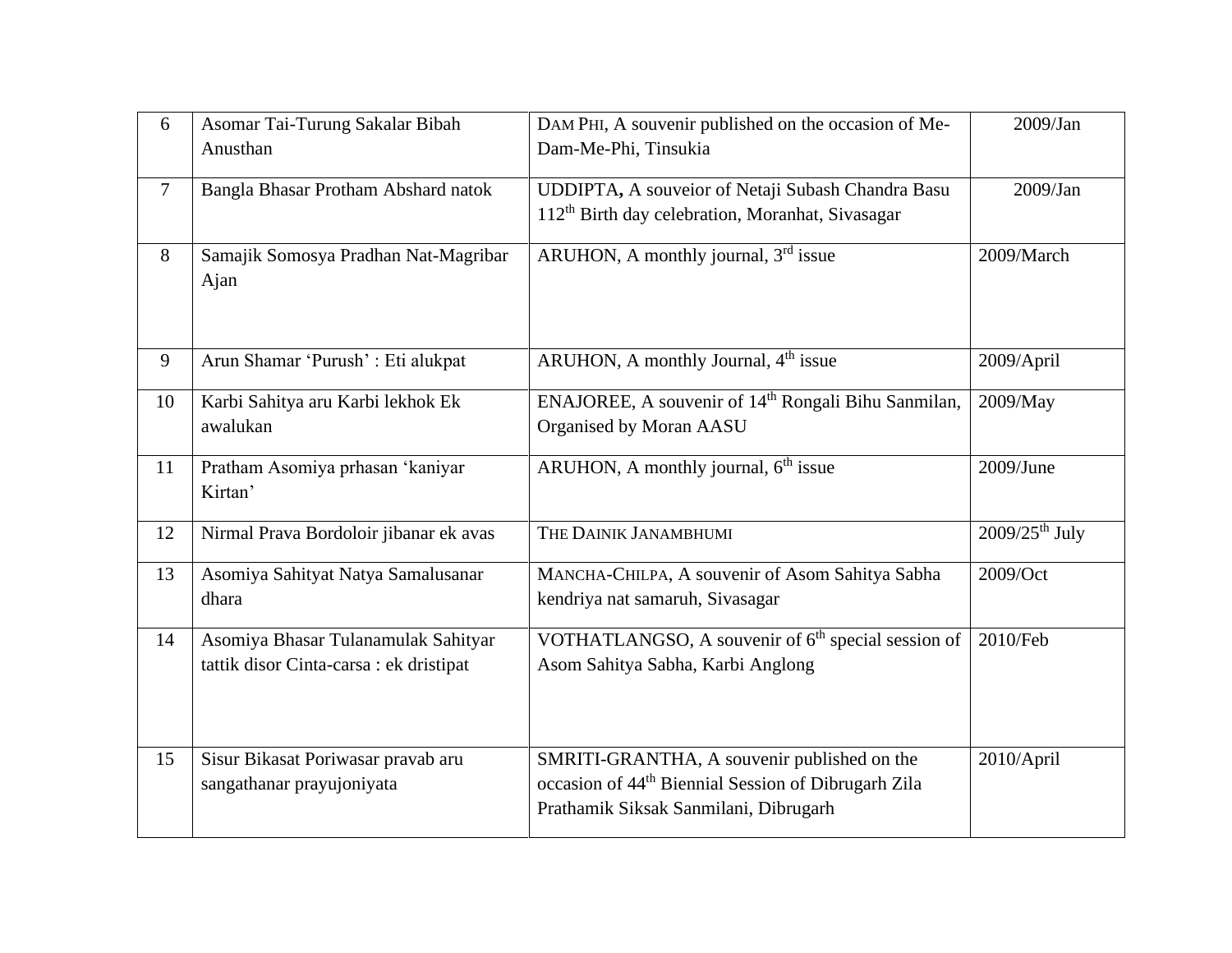| 16  | Samanwayar Bartare ekhon bikhekh<br>pratika                                                                       | SATSARI, A monthly journal 10 <sup>th</sup> Issue                                                                               | 2010/May          |
|-----|-------------------------------------------------------------------------------------------------------------------|---------------------------------------------------------------------------------------------------------------------------------|-------------------|
| 17. | Ajukha galpar samagrik bisleson                                                                                   | Asomiya sutigalpar alucana ed. Sailenjit sarmah                                                                                 | 2010/Dec          |
| 18. | Borphukanar geet eti bisleson                                                                                     | Po-lan- $si/10^{th}$ edition                                                                                                    | 2010/Dec          |
| 19. | Adhunik asomiya natakat ankiya natar<br>prabhab                                                                   | Natyaloy                                                                                                                        | 2009/Dec          |
| 20  | Borgeet iyar tatpariya aru sastriyata                                                                             | Bhakti nijara ,a souvenir published on 21 <sup>st</sup> annual<br>session , Srimanta Sankardev sangha Dhakuakhana jila<br>sakha | 2011/Dec          |
| 21. | Ekabinsa satikar pratham dasakat racita<br>Ila Borgohainr Buranjimulak Upanyas                                    | Sampratik Asomiya sahitya, ed. Monjit Singh, ISBN 97881<br>92283166                                                             | 2012/March        |
| 22. | Kirtanar rakhkrira aru tar darsanik tattwa                                                                        | Brojadham; Asouvenior published on the occasion of $6th$<br>biennial dibrugarh kendriya sri sri krisna ras mohotsav             | 2012/17&18<br>Feb |
| 23. | Ila Borgohainr buranjimulak<br>upanyash: Pijoo Gabharu                                                            | Ananya, a journal published by all assam lekhika<br>samaruh samitee, Moran sakha ed. Kalpana Borah                              | $2012$ /Jan       |
| 24. | Manik Bandopadhyayar upanyash Putala<br>nasar itikatha                                                            | Dibruyan, college Magazine, ed. Rajamohan Saikia,                                                                               | 2011-12           |
| 25  | Bharatiya bhakti aandulanar prekhyapatat<br>sankardevar eksaran bhagabati<br>navabaisnav dharma aru rastrya ekata | Kalpatartu, a souvenir, ed by Dr Prabitra Gogoi                                                                                 | 2012              |
| 26  | Borgeet : iar tatparjya aru sastriyata                                                                            | Bhakti Sihna, a souvenir, ed by Mridul Dahutia                                                                                  | 2012              |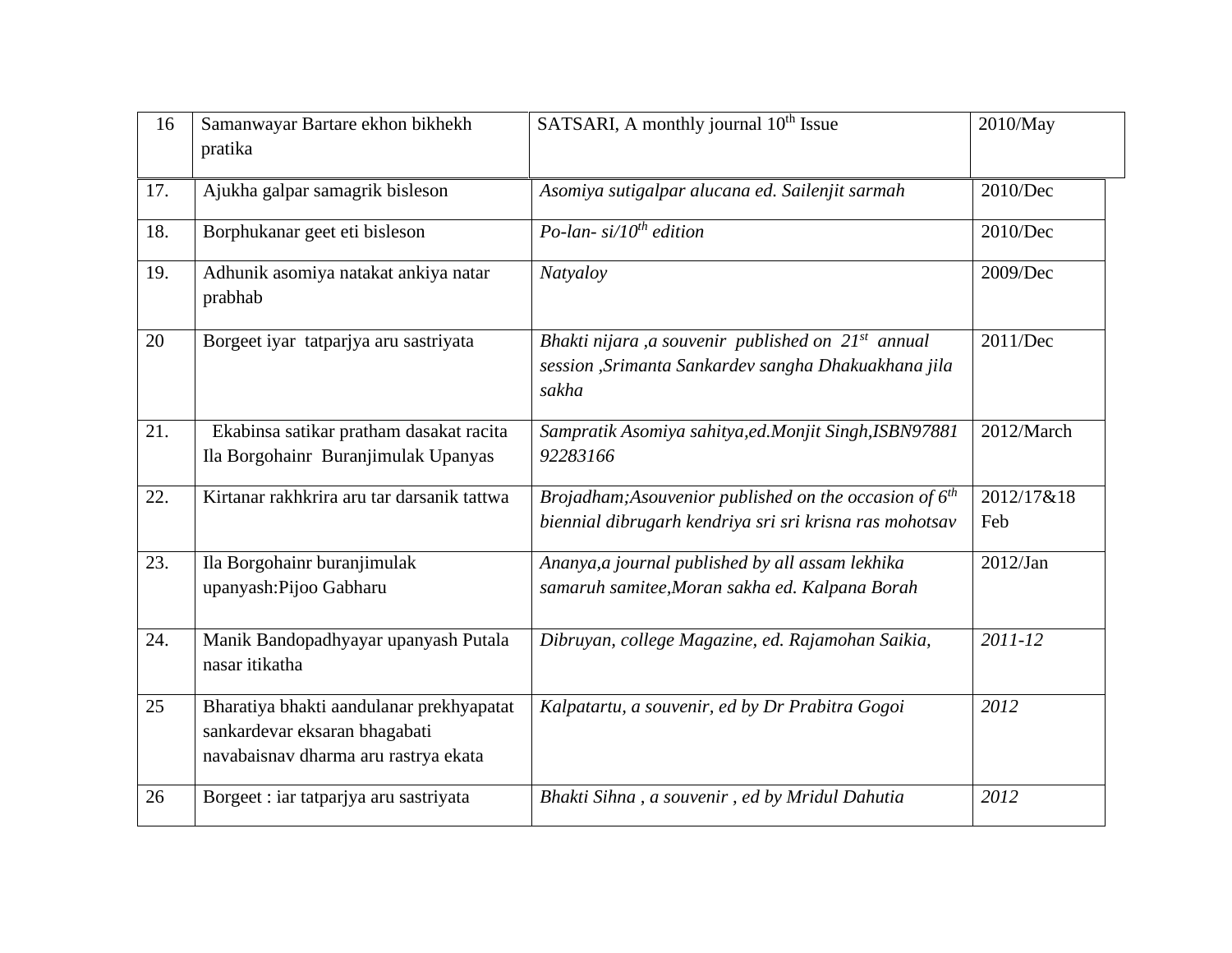| 27 | Asamar magboruah sampraday aaru<br>teolokar parisay                                                              | Parijat, Asouvenir, ed by Dr Dilip Kalita                       | 2012                                 |
|----|------------------------------------------------------------------------------------------------------------------|-----------------------------------------------------------------|--------------------------------------|
| 28 | Asamiya mansard bikash aru asamiya<br>natya samalosanar dhara                                                    | Dibruyan, college magazine, ed by Sinmay Hazarika               | 2012-13                              |
| 29 | Adhunik Asamiya natakat Ankiya natar<br>provab                                                                   | Samalay, a annual magazine , ed by Dr. Pratap Sarma             | $2013/\overline{17^{th}}$<br>january |
| 30 | Biswayan aru Asamar krishi sanskriti                                                                             | Dibruyan, College Magazine, ed by Ajay Sahu                     | $2013 - 14$                          |
| 31 | Biswayan aru nasamor krishi sanskriti                                                                            | Rupantar, ed. Jugal Chandra Sonowal                             | 2016                                 |
| 32 | Chatra hikhyak pathyakrom aru bartaman<br>hmy                                                                    | Bauddhik bichar, e magazine, ed by Tunujyoti Gogoi              | 2017, Oct                            |
| 33 | Bhratiya bhakti andulanar prekhyapatat<br>sankardevar eksaran bhagawati<br>nababaisnav dharma aru rastriya ekota | Bhagabatamrit ed. Prasanta kumar Borah & Deepak<br><b>Borah</b> | 2017                                 |
| 34 | Ujani asamar bauddhadharmawalambi<br>janagosthisamuhar sanken utsav                                              | Subarna darpan, ed. Jatindranath Gogoi                          | 2017                                 |
| 35 | Asamar Bauddhadharmawalambi<br>janagosthisamuhar PAYLENG                                                         | ME-DAM ME- FI, Ed. Ajay kr Buragohain                           | 2018                                 |
| 36 | Satyar dristire daini                                                                                            | Dibruyan, ed. Mawsumi Gogoi                                     | 2018-19                              |
| 37 | Sahityar swabartan aru tejimalar                                                                                 | OOIKANTIC ED. Dr. Charu Das & Dr. Pankajjyoti                   | $2^{nd}$ year $1^{st}$               |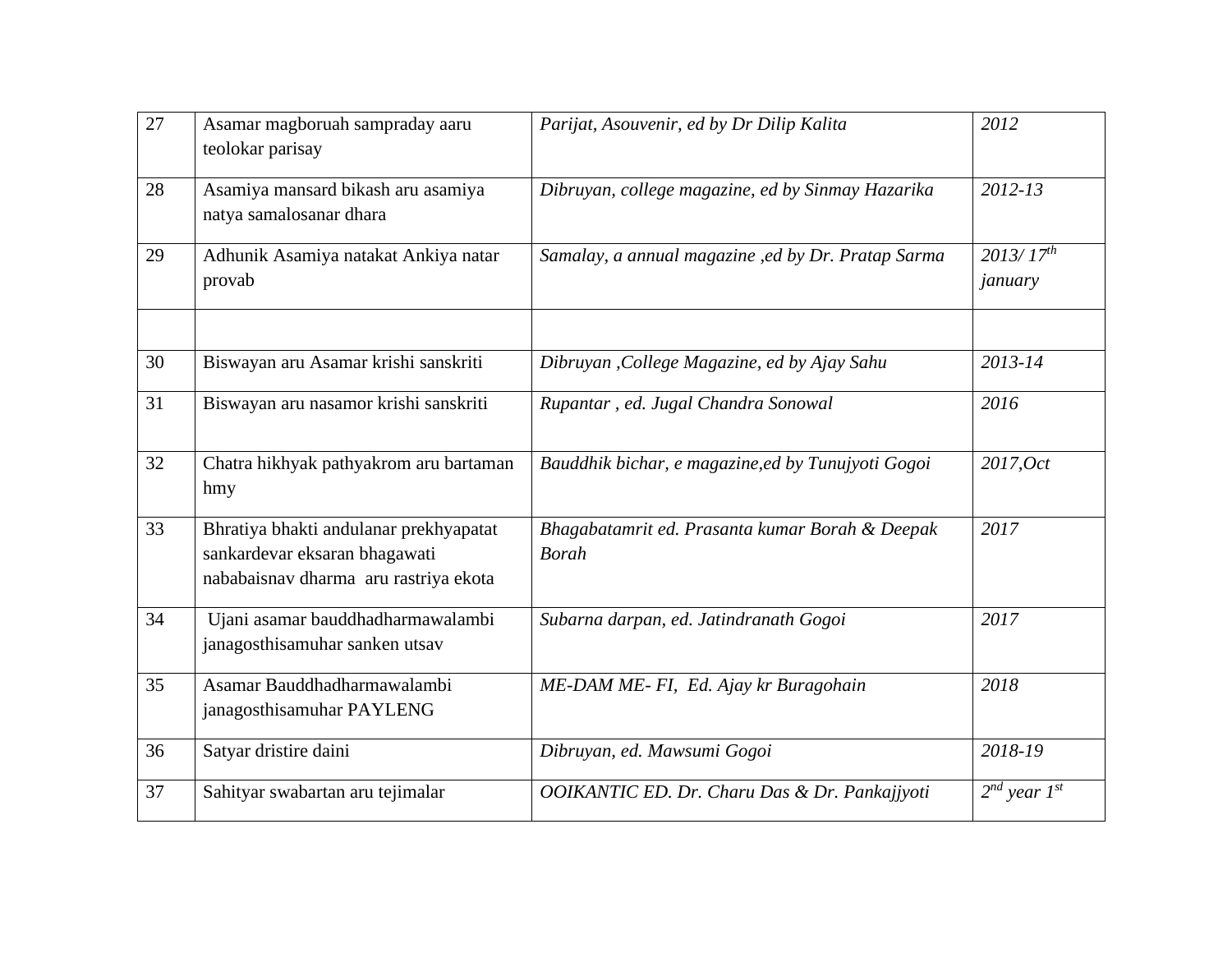|    | navanırman                                                 | Gogoi                                            | <i>isuue</i> , 2018                             |
|----|------------------------------------------------------------|--------------------------------------------------|-------------------------------------------------|
| 38 | Pranay Phukanar Mahabharata prem aru<br>jantranar padawali | OOIKANTIC, Dr. Charu Das & Dr. Pankajjyoti Gogoi | $2^{ND}$ year , $3^{rd}$<br><i>issue</i> , 2019 |
|    |                                                            |                                                  |                                                 |
|    |                                                            |                                                  |                                                 |

**E.** 

|  | the contract of the contract of the contract of the contract of the contract of the contract of the contract of |  |  |
|--|-----------------------------------------------------------------------------------------------------------------|--|--|
|  |                                                                                                                 |  |  |

#### **D.a. SEMINAR ATTENDED :**

#### **(I) AS A RAPPORTEUR**

| S/No | <b>Name of Seminar</b>          | <b>Venue/Date</b>                                 | <b>Organization</b>             |
|------|---------------------------------|---------------------------------------------------|---------------------------------|
|      | J YOTIPRASAD AGARWALA IN INDIAN | <b>DHSK COMMERCE COLLEGE,</b>                     | D.H.S.K. COMMERCE               |
|      | CONTEXT: CONTEMPORARY SOCIETY,  | $15$ <sup>th</sup> & $16$ <sup>th</sup> September | <b>COLLEGE ASSOCIATION WITH</b> |
|      | LITERATURE AND CULTURE          |                                                   | DIBRUGARH ZILA SAHITYA          |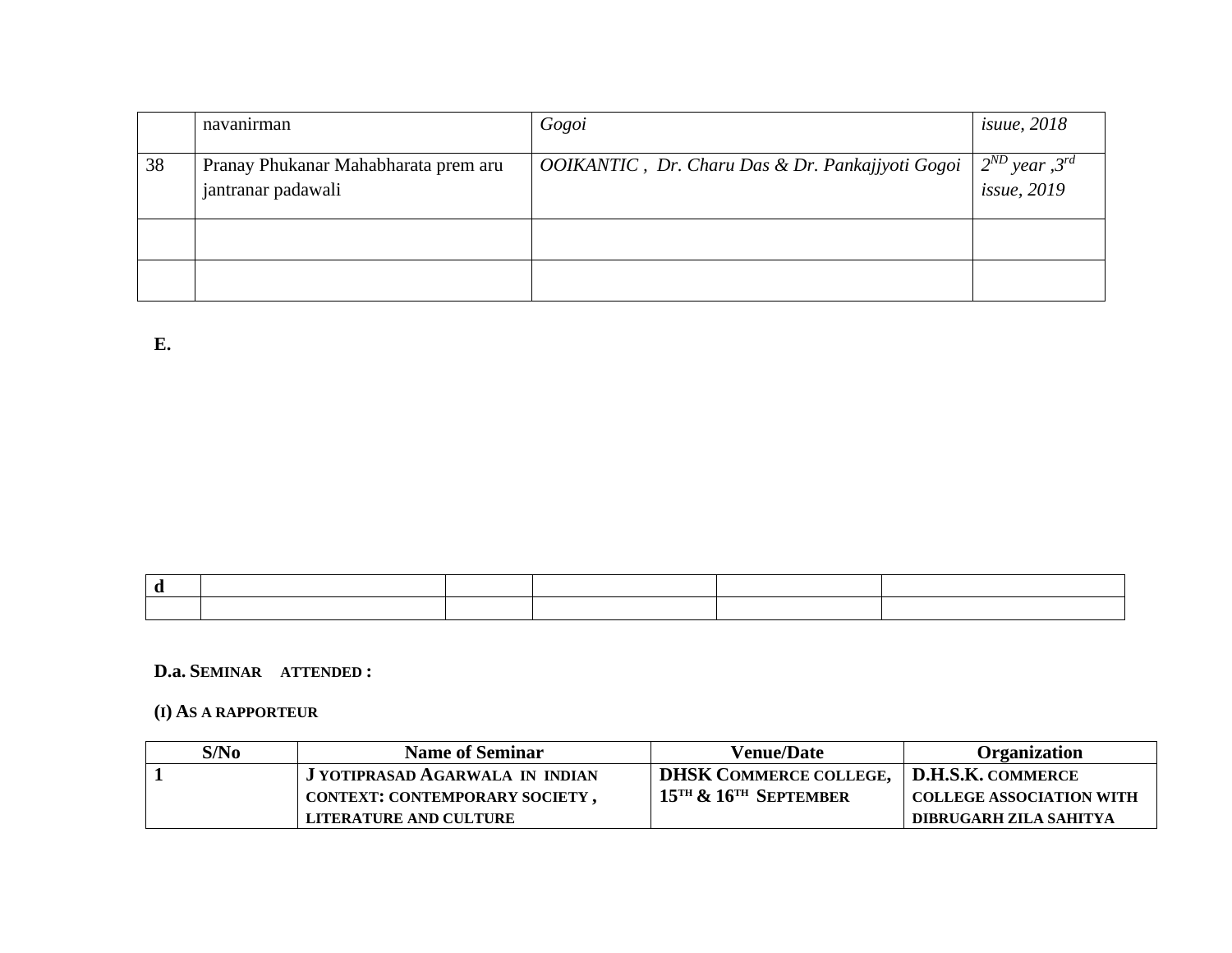|  | <b>INTT</b> |
|--|-------------|
|  |             |

**(II) NATIONAL/ REGIONAL SEMINAR ATTENDED:**

| S/No | <b>Name of Seminar</b>                      | <b>Venue/Date</b>               | Organization                        |
|------|---------------------------------------------|---------------------------------|-------------------------------------|
|      |                                             |                                 |                                     |
|      | Challenges before Higher Educational        | D.D.R. College, Chabua:         | D.D.R. College, Chabua, Dibrugarh   |
|      | Institutions based in Rural areas of the NE | $28^{th}$ Aug/2007              |                                     |
|      | Region in Quality improvement               |                                 |                                     |
| 2    | Examination Reform & Semister System        | Moran College, Moranhat,        | Moran College, Moranhat, Sivasagar. |
|      |                                             | Sivasagarh: $12th$ June/2010    |                                     |
| 3.   | Symposium on Vaisnavate literature and      | Moran college, 24 <sup>th</sup> | Sahitya Academi, North east region  |
|      | culture of Assam                            | Nov/2009                        |                                     |
| 4    | Digital initiative for quality enhancement  | Dibru college30th $& 31st$      | <b>IQAC</b> Dibru college           |
|      | of higher educational institution           | January m2019                   |                                     |

#### **E.(f) Membership in professional bodies:**

- f. Asom sahitya sabha
- g. ACTA ( Assame college teacher association
- h. Purbanchal tai sahitya sabha
- i. Sishu sahitya samaj, Dibrugarh
- j. Sampriti

**G.( a**) By writings in college magazines, Arranging RAMDHENU anusthan to express their hidden ability and possibilities, and contributing as a member of the various statutary and voluntary bodies

(d) through teaching academic and co-curricular activities